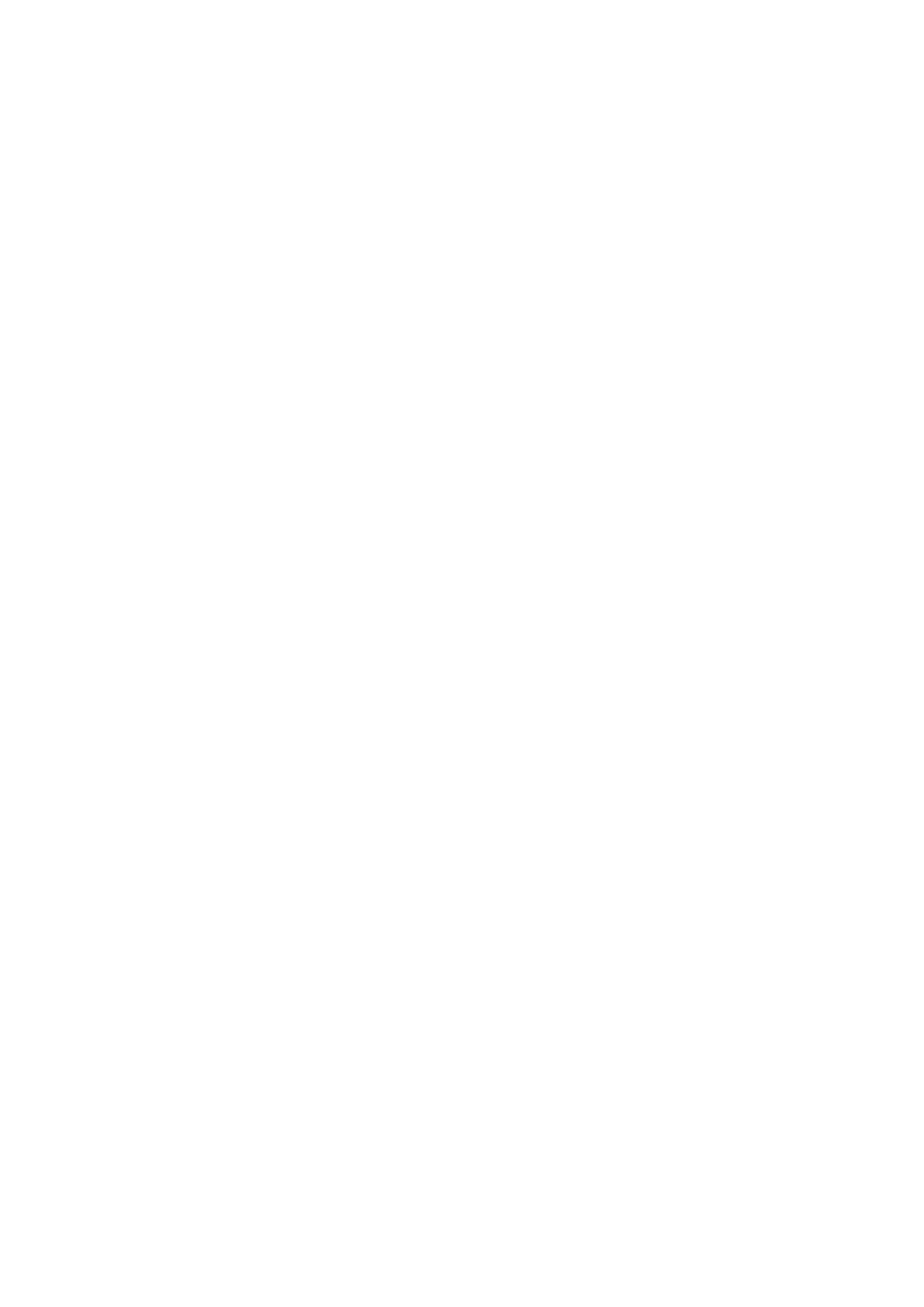| <b>DISTRICT: Lalitpur</b> | $[25]$           |                   | V.D.C./MUNICIPALITY: Ashrang | [1]           |
|---------------------------|------------------|-------------------|------------------------------|---------------|
| <b>WARD</b>               | <b>HOUSEHOLD</b> | <b>POPULATION</b> |                              |               |
|                           |                  | <b>TOTAL</b>      | <b>MALE</b>                  | <b>FEMALE</b> |
|                           | 40               | 194               | 89                           | 105           |
| 2                         | 13               | 70                | 35                           | 35            |
| З                         | 63               | 312               | 158                          | 154           |
|                           | 19               | 116               | 56                           | 60            |
| 5                         | 13               | 87                | 40                           | 47            |
| 6                         | 39               | 168               | 80                           | 88            |
|                           | 45               | 224               | 125                          | 99            |
| 8                         | 28               | 148               | 61                           | 87            |
| 9                         | 17               | 92                | 45                           | 47            |
| <b>TOTAL</b>              | 277              | 1,411             | 689                          | 722           |

| <b>DISTRICT: Lalitpur</b> | $[25]$           | V.D.C./MUNICIPALITY: Badikhel<br>[2] |             |               |
|---------------------------|------------------|--------------------------------------|-------------|---------------|
| <b>WARD</b>               | <b>HOUSEHOLD</b> | <b>POPULATION</b>                    |             |               |
|                           |                  | <b>TOTAL</b>                         | <b>MALE</b> | <b>FEMALE</b> |
|                           | 127              | 522                                  | 265         | 257           |
| 2                         | 85               | 406                                  | 193         | 213           |
| 3                         | 89               | 388                                  | 187         | 201           |
|                           | 91               | 416                                  | 198         | 218           |
| 5                         | 103              | 421                                  | 225         | 196           |
| 6                         | 55               | 293                                  | 145         | 148           |
|                           | 115              | 571                                  | 292         | 279           |
| 8                         | 50               | 205                                  | 101         | 104           |
| 9                         | 76               | 354                                  | 183         | 171           |
| <b>TOTAL</b>              | 791              | 3,576                                | 1,789       | 1,787         |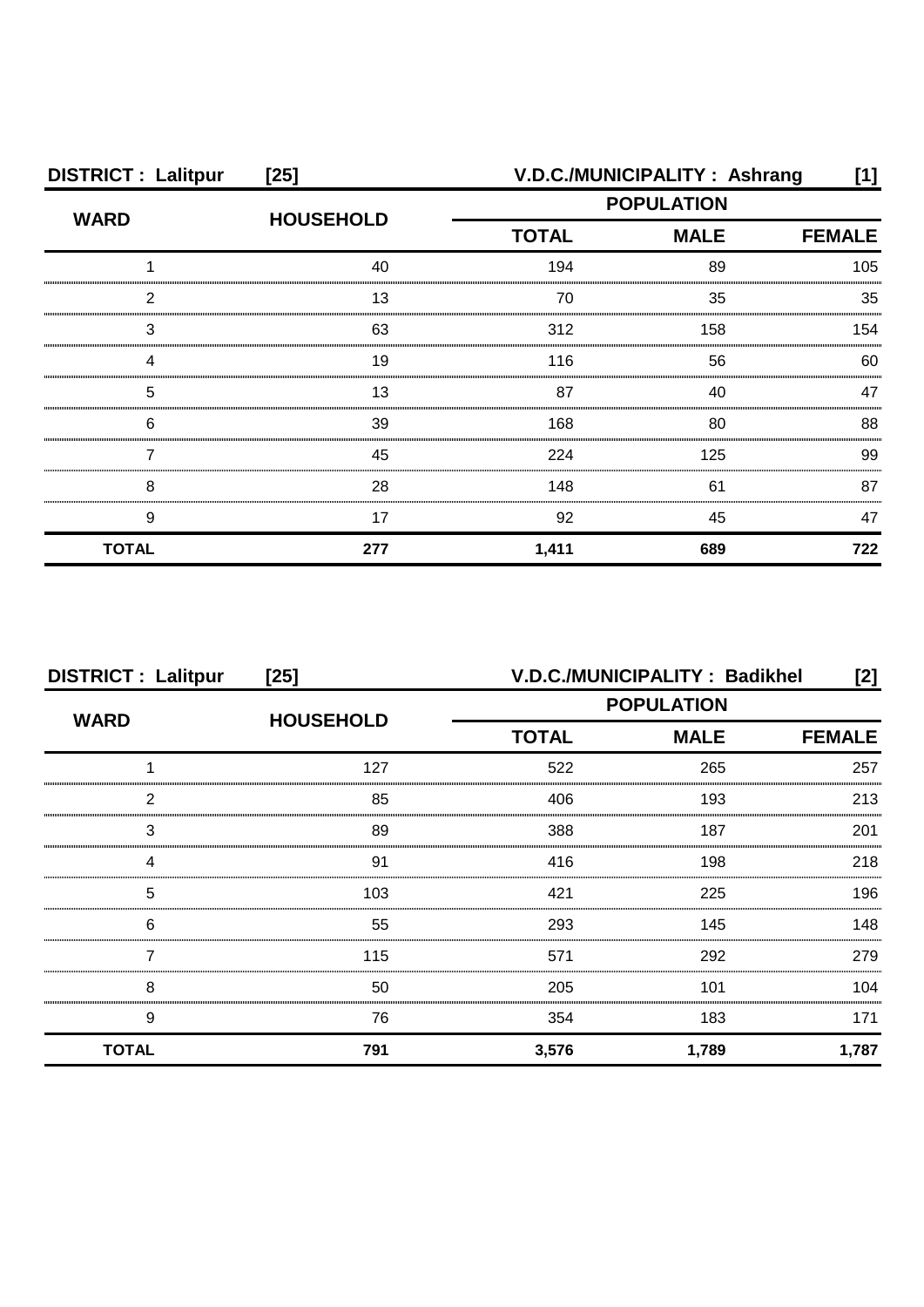| <b>DISTRICT: Lalitpur</b> | $[25]$           | V.D.C./MUNICIPALITY: Bhardev<br>[3]          |       |       |
|---------------------------|------------------|----------------------------------------------|-------|-------|
| <b>WARD</b>               | <b>HOUSEHOLD</b> | <b>POPULATION</b>                            |       |       |
|                           |                  | <b>TOTAL</b><br><b>MALE</b><br><b>FEMALE</b> |       |       |
|                           | 65               | 319                                          | 154   | 165   |
| 2                         | 79               | 430                                          | 204   | 226   |
| З                         | 29               | 174                                          | 76    | 98    |
|                           | 22               | 112                                          | 54    | 58    |
| 5                         | 48               | 251                                          | 103   | 148   |
| 6                         | 26               | 148                                          | 77    | 71    |
|                           | 38               | 150                                          | 65    | 85    |
| 8                         | 63               | 310                                          | 144   | 166   |
| 9                         | 60               | 316                                          | 157   | 159   |
| <b>TOTAL</b>              | 430              | 2,210                                        | 1,034 | 1,176 |

| <b>DISTRICT: Lalitpur</b> | $[25]$           | V.D.C./MUNICIPALITY: Bhattedanda<br>[4] |             |               |
|---------------------------|------------------|-----------------------------------------|-------------|---------------|
|                           |                  | <b>POPULATION</b>                       |             |               |
| <b>WARD</b>               | <b>HOUSEHOLD</b> | <b>TOTAL</b>                            | <b>MALE</b> | <b>FEMALE</b> |
|                           | 71               | 328                                     | 157         | 171           |
| 2                         | 33               | 130                                     | 64          | 66            |
| 3                         | 86               | 445                                     | 216         | 229           |
|                           | 45               | 206                                     | 104         | 102           |
| 5                         | 49               | 249                                     | 122         | 127           |
| 6                         | 44               | 239                                     | 119         | 120           |
|                           | 17               | 87                                      | 37          | 50            |
| 8                         | 57               | 255                                     | 135         | 120           |
| 9                         | 27               | 118                                     | 66          | 52            |
| <b>TOTAL</b>              | 429              | 2,057                                   | 1,020       | 1,037         |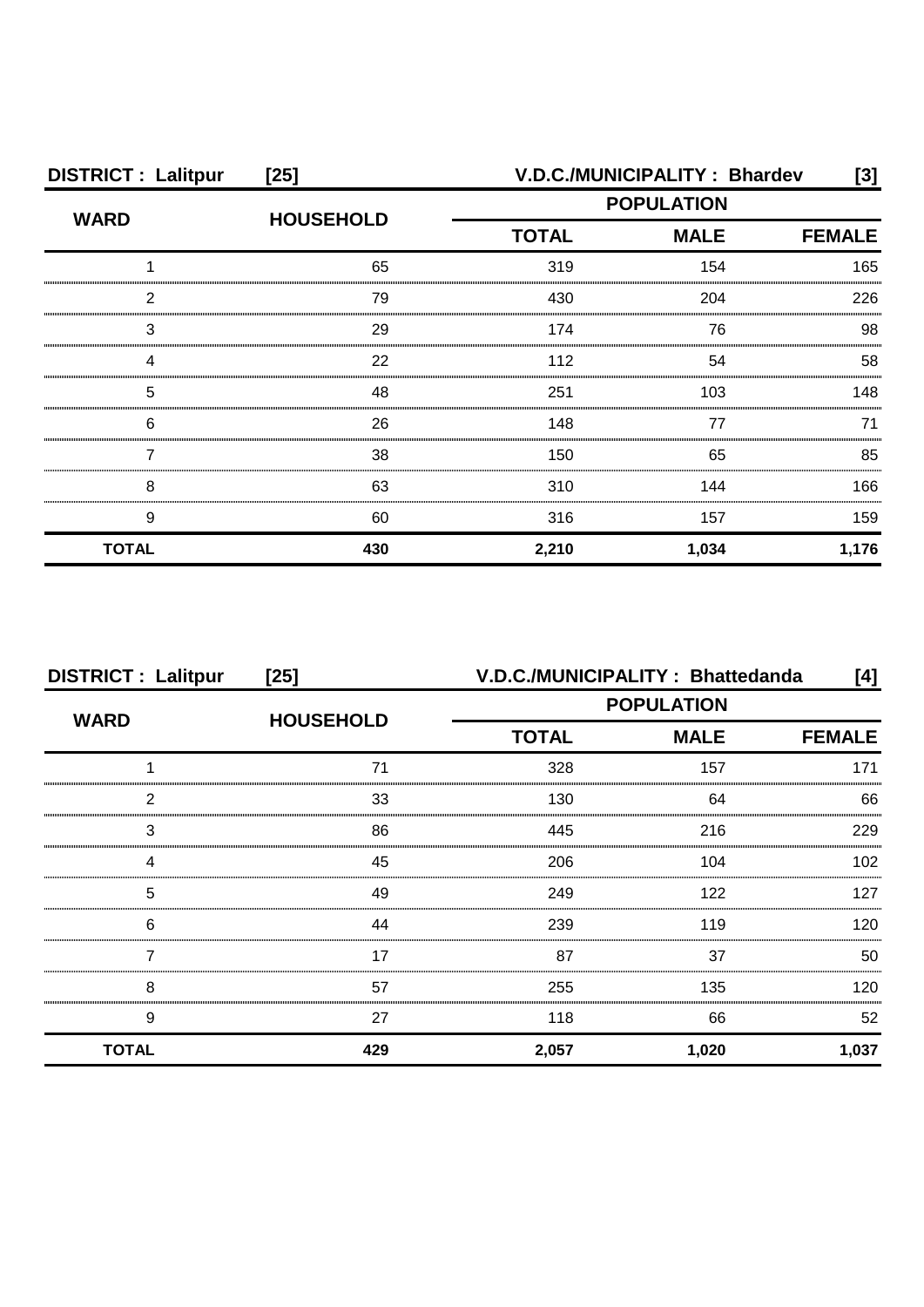| <b>DISTRICT: Lalitpur</b> | $[25]$           | V.D.C./MUNICIPALITY: Bisankhunarayan             |               | [5]   |
|---------------------------|------------------|--------------------------------------------------|---------------|-------|
| <b>WARD</b>               | <b>HOUSEHOLD</b> | <b>POPULATION</b><br><b>MALE</b><br><b>TOTAL</b> |               |       |
|                           |                  |                                                  | <b>FEMALE</b> |       |
|                           | 86               | 377                                              | 170           | 207   |
| 2                         | 232              | 1,011                                            | 491           | 520   |
| 3                         | 54               | 244                                              | 121           | 123   |
| Δ                         | 58               | 258                                              | 122           | 136   |
| 5                         | 89               | 406                                              | 190           | 216   |
| 6                         | 104              | 471                                              | 222           | 249   |
|                           | 173              | 654                                              | 308           | 346   |
| 8                         | 137              | 576                                              | 255           | 321   |
| 9                         | 114              | 487                                              | 238           | 249   |
| <b>TOTAL</b>              | 1,047            | 4,484                                            | 2,117         | 2,367 |

| <b>DISTRICT: Lalitpur</b> | $[25]$           | V.D.C./MUNICIPALITY: Bukhel |                              |     |
|---------------------------|------------------|-----------------------------|------------------------------|-----|
| <b>WARD</b>               | <b>HOUSEHOLD</b> | <b>POPULATION</b>           |                              |     |
|                           |                  | <b>TOTAL</b>                | <b>MALE</b><br><b>FEMALE</b> |     |
|                           | 21               | 111                         | 45                           | 66  |
| 2                         | 32               | 136                         | 66                           | 70  |
| 3                         | 38               | 186                         | 92                           | 94  |
|                           | 34               | 148                         | 73                           | 75  |
| 5                         | 39               | 217                         | 105                          | 112 |
| 6                         | 39               | 174                         | 77                           | 97  |
|                           | 28               | 143                         | 68                           | 75  |
| 8                         | 45               | 245                         | 119                          | 126 |
| 9                         | 58               | 337                         | 168                          | 169 |
| <b>TOTAL</b>              | 334              | 1,697                       | 813                          | 884 |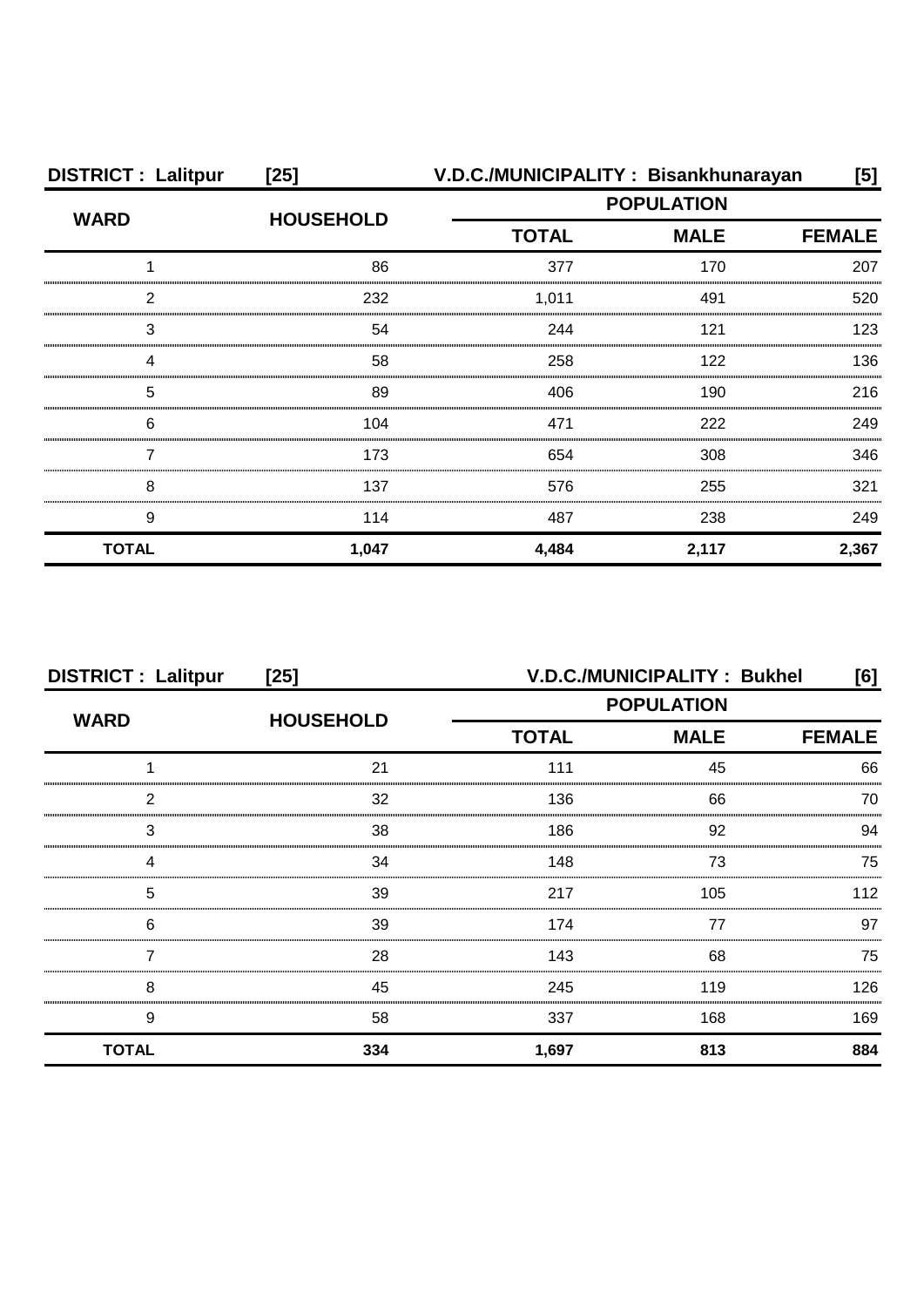| <b>DISTRICT: Lalitpur</b> | $[25]$           | V.D.C./MUNICIPALITY: Bungamati |             |               |
|---------------------------|------------------|--------------------------------|-------------|---------------|
| <b>WARD</b>               | <b>HOUSEHOLD</b> | <b>POPULATION</b>              |             |               |
|                           |                  | <b>TOTAL</b>                   | <b>MALE</b> | <b>FEMALE</b> |
|                           | 193              | 923                            | 469         | 454           |
| 2                         | 125              | 653                            | 317         | 336           |
| 3                         | 103              | 504                            | 250         | 254           |
|                           | 183              | 870                            | 441         | 429           |
| 5                         | 98               | 455                            | 244         | 211           |
| 6                         | 114              | 527                            | 269         | 258           |
|                           | 142              | 615                            | 309         | 306           |
| 8                         | 168              | 720                            | 353         | 367           |
| 9                         | 178              | 699                            | 329         | 370           |
| <b>TOTAL</b>              | 1,304            | 5,966                          | 2,981       | 2,985         |

| <b>DISTRICT: Lalitpur</b> | $[25]$           | V.D.C./MUNICIPALITY: Chandanpur<br>[8] |                                          |     |  |
|---------------------------|------------------|----------------------------------------|------------------------------------------|-----|--|
| <b>WARD</b>               | <b>HOUSEHOLD</b> | <b>POPULATION</b>                      |                                          |     |  |
|                           |                  | <b>TOTAL</b>                           | <b>MALE</b><br><b>FEMALE</b><br>83<br>40 |     |  |
|                           | 20               |                                        |                                          | 43  |  |
| າ                         | 34               | 152                                    | 71                                       | 81  |  |
| 3                         | 14               | 62                                     | 28                                       | 34  |  |
|                           | 32               | 162                                    | 79                                       | 83  |  |
| 5                         | 20               | 93                                     | 47                                       | 46  |  |
| 6                         | 24               | 124                                    | 64                                       | 60  |  |
|                           | 24               | 135                                    | 66                                       | 69  |  |
| 8                         | 37               | 166                                    | 82                                       | 84  |  |
| 9                         | 17               | 94                                     | 54                                       | 40  |  |
| <b>TOTAL</b>              | 222              | 1,071                                  | 531                                      | 540 |  |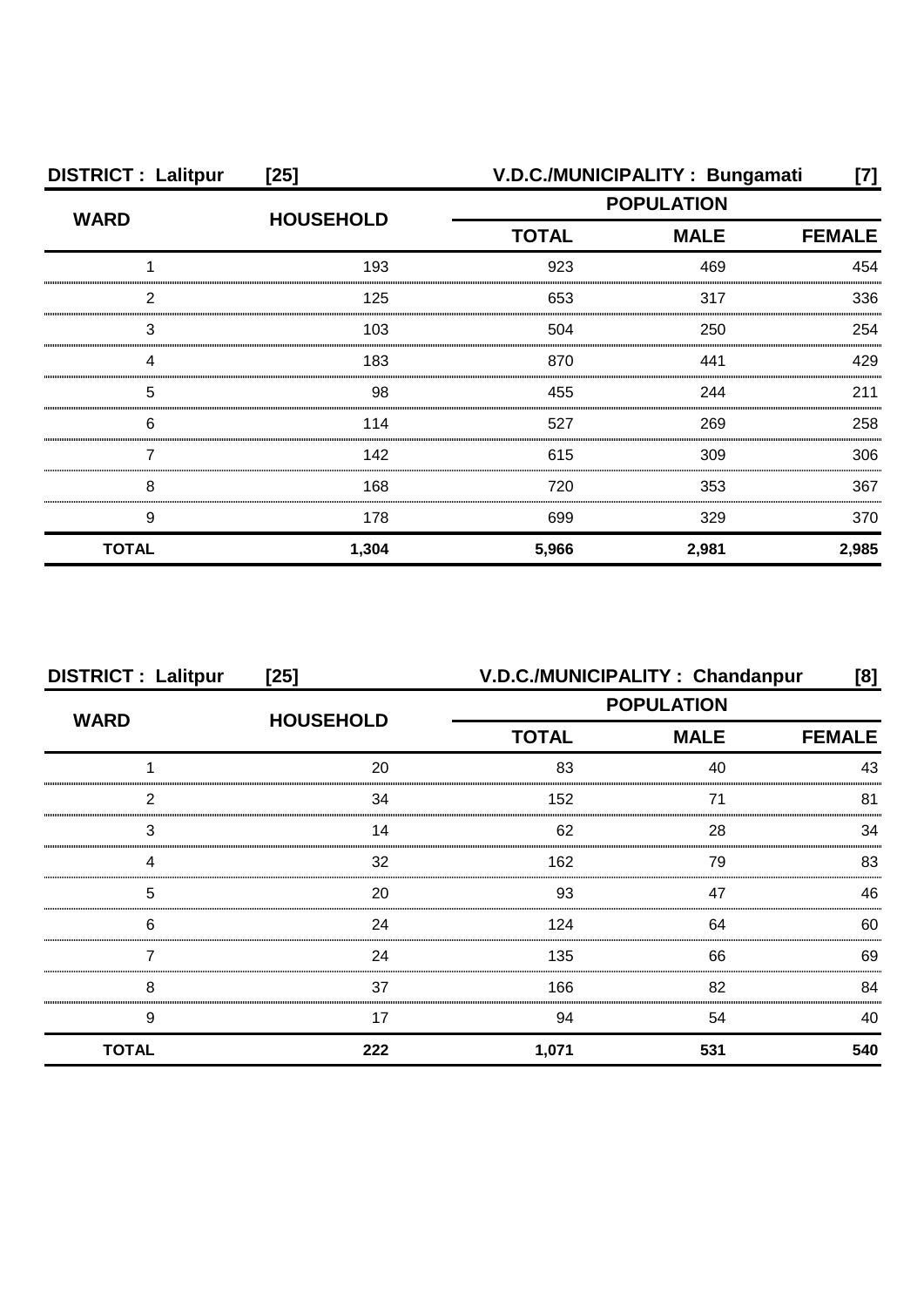| <b>DISTRICT: Lalitpur</b> | $[25]$           | V.D.C./MUNICIPALITY: Chapagaun |             |               |
|---------------------------|------------------|--------------------------------|-------------|---------------|
| <b>WARD</b>               | <b>HOUSEHOLD</b> | <b>POPULATION</b>              |             |               |
|                           |                  | <b>TOTAL</b>                   | <b>MALE</b> | <b>FEMALE</b> |
|                           | 207              | 999                            | 488         | 511           |
| 2                         | 360              | 1,693                          | 830         | 863           |
| 3                         | 335              | 1,598                          | 781         | 817           |
|                           | 422              | 1,901                          | 929         | 972           |
| 5                         | 484              | 2,014                          | 976         | 1.038         |
| 6                         | 864              | 3,589                          | 1,786       | 1,803         |
|                           | 354              | 1,520                          | 747         | 773           |
| 8                         | 254              | 1,140                          | 520         | 620           |
| 9                         | 430              | 1,966                          | 953         | 1,013         |
| <b>TOTAL</b>              | 3,710            | 16,420                         | 8,010       | 8,410         |

| <b>DISTRICT: Lalitpur</b> | $[25]$           | V.D.C./MUNICIPALITY: Chhampi<br>[10] |             |               |
|---------------------------|------------------|--------------------------------------|-------------|---------------|
|                           |                  | <b>POPULATION</b>                    |             |               |
| <b>WARD</b>               | <b>HOUSEHOLD</b> | <b>TOTAL</b>                         | <b>MALE</b> | <b>FEMALE</b> |
|                           | 134              | 618                                  | 308         | 310           |
| 2                         | 126              | 514                                  | 252         | 262           |
| З                         | 240              | 1,070                                | 526         | 544           |
|                           | 121              | 514                                  | 254         | 260           |
| 5                         | 54               | 251                                  | 118         | 133           |
| 6                         | 105              | 511                                  | 244         | 267           |
|                           | 122              | 527                                  | 255         | 272           |
| 8                         | 119              | 534                                  | 265         | 269           |
| 9                         | 50               | 214                                  | 106         | 108           |
| <b>TOTAL</b>              | 1,071            | 4,753                                | 2,328       | 2,425         |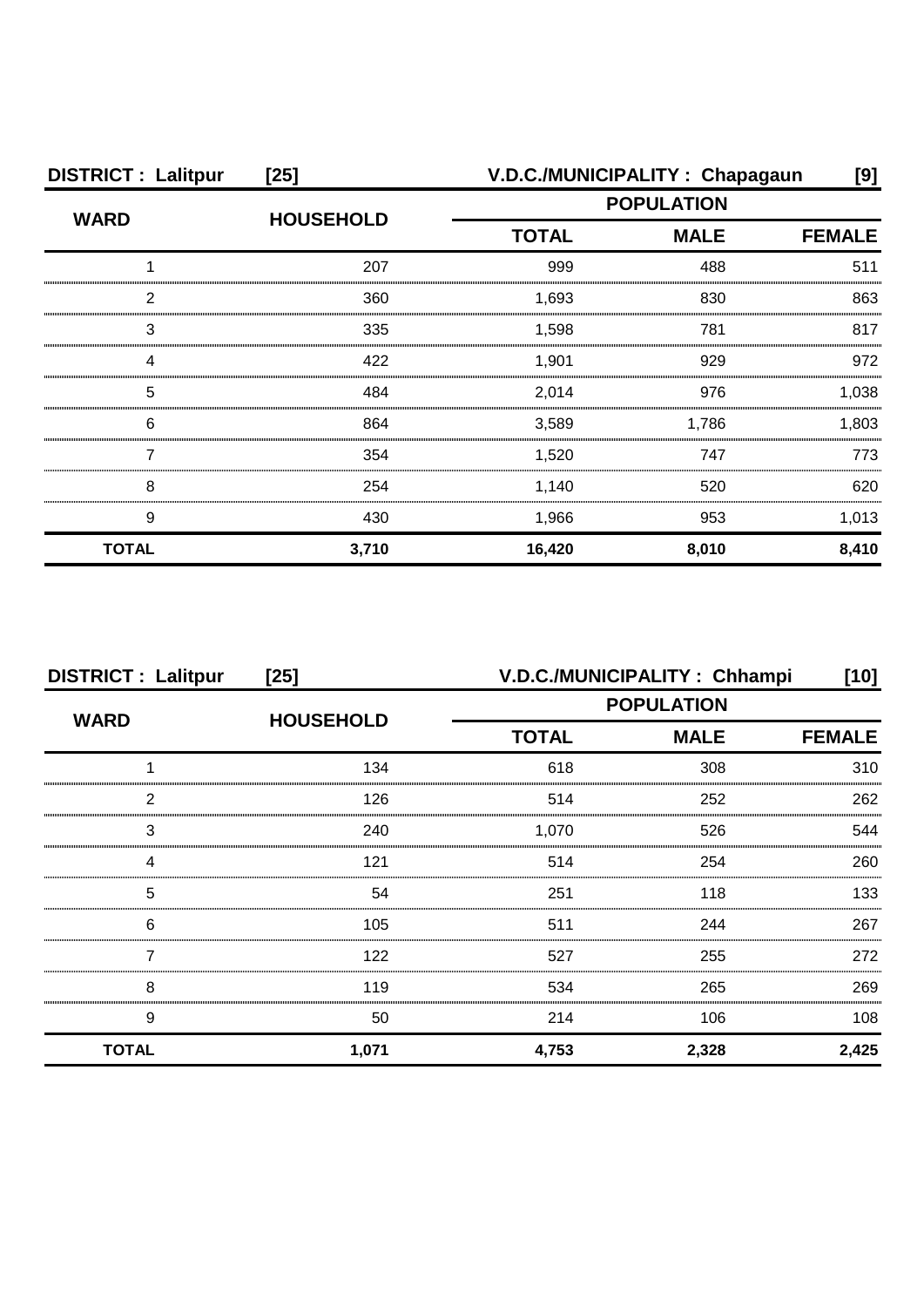| <b>DISTRICT: Lalitpur</b> | $[25]$           |                             | V.D.C./MUNICIPALITY: Choughare | [11]          |
|---------------------------|------------------|-----------------------------|--------------------------------|---------------|
| <b>WARD</b>               | <b>HOUSEHOLD</b> | <b>POPULATION</b>           |                                |               |
|                           |                  | <b>TOTAL</b><br><b>MALE</b> |                                | <b>FEMALE</b> |
|                           | 38               | 202                         | 90                             | 112           |
| 2                         | 85               | 424                         | 218                            | 206           |
| З                         | 32               | 163                         | 76                             | 87            |
|                           | 31               | 125                         | 61                             | 64            |
| 5                         | 39               | 177                         | 77                             | $100 -$       |
| 6                         | 39               | 192                         | 80                             | 112           |
|                           | 40               | 211                         | 105                            | 106           |
| 8                         | 31               | 156                         | 70                             | 86            |
| 9                         | 45               | 234                         | 118                            | 116           |
| <b>TOTAL</b>              | 380              | 1,884                       | 895                            | 989           |

| <b>DISTRICT: Lalitpur</b> | $[25]$           |              | V.D.C./MUNICIPALITY: Dalchoki | $[12]$        |
|---------------------------|------------------|--------------|-------------------------------|---------------|
| <b>WARD</b>               | <b>HOUSEHOLD</b> |              | <b>POPULATION</b>             |               |
|                           |                  | <b>TOTAL</b> | <b>MALE</b>                   | <b>FEMALE</b> |
|                           | 25               | 124          | 58                            | 66            |
| 2                         | 37               | 161          | 79                            | 82            |
| 3                         | 37               | 145          | 61                            | 84            |
|                           | 24               | 82           | 37                            | 45            |
| 5                         | 28               | 120          | 57                            | 63            |
| 6                         | 21               | .91          | 37                            | 54            |
|                           | 31               | 162          | 73                            | 89            |
| 8                         | 36               | 155          | 73                            | 82            |
| 9                         | 30               | 127          | 62                            | 65            |
| <b>TOTAL</b>              | 269              | 1,167        | 537                           | 630           |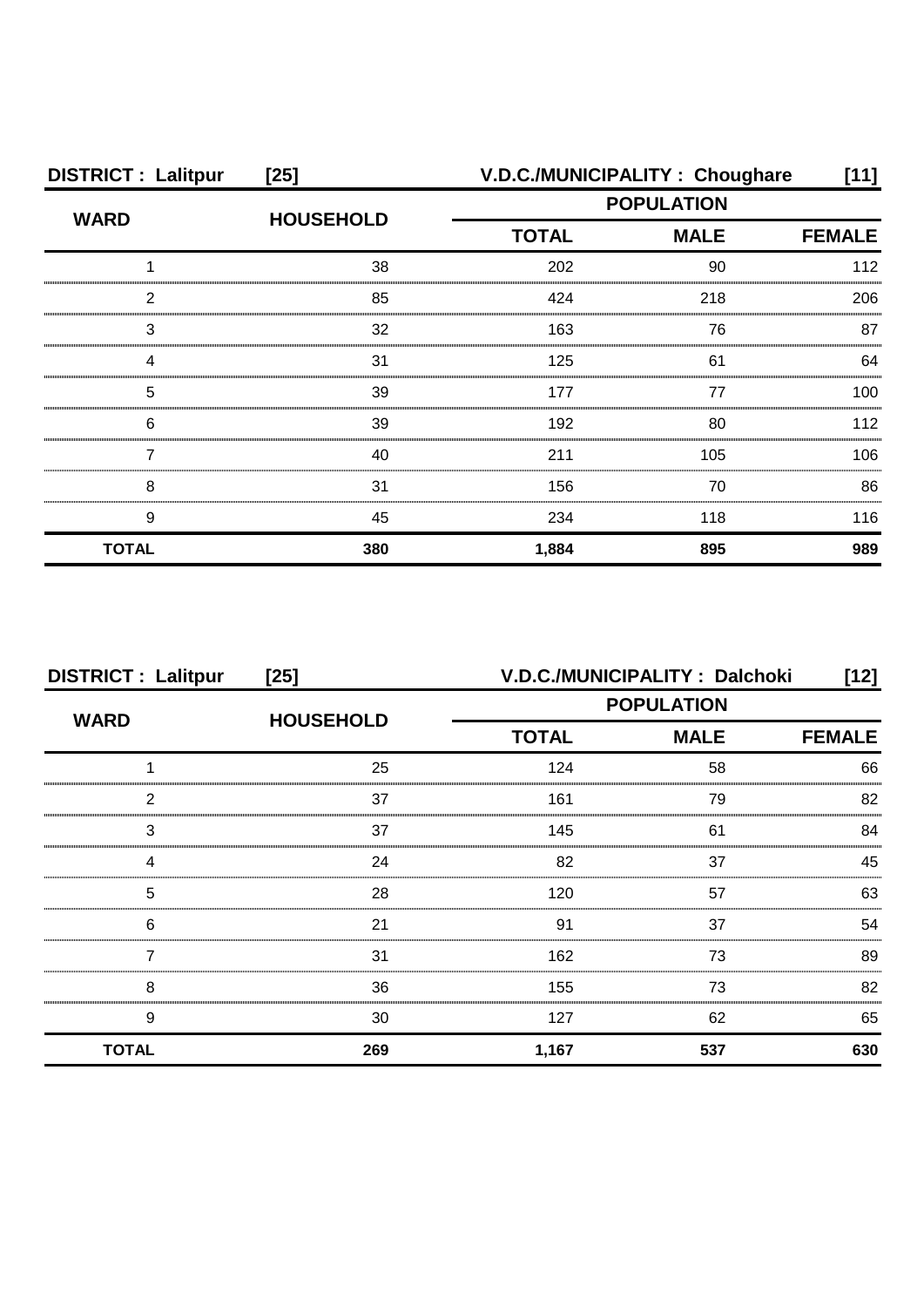| <b>DISTRICT: Lalitpur</b> | $[25]$           |                   | V.D.C./MUNICIPALITY: Devichour | [13]          |
|---------------------------|------------------|-------------------|--------------------------------|---------------|
| <b>WARD</b>               | <b>HOUSEHOLD</b> | <b>POPULATION</b> |                                |               |
|                           |                  | <b>TOTAL</b>      | <b>MALE</b>                    | <b>FEMALE</b> |
|                           | 86               | 427               | 205                            | 222           |
| 2                         | 87               | 458               | 214                            | 244           |
| З                         | 59               | 301               | 158                            | 143           |
|                           | 86               | 406               | 194                            | 212           |
| 5                         | 58               | 273               | 136                            | 137           |
| 6                         | 54               | 243               | 128                            | 115           |
|                           | 74               | 409               | 197                            | 212           |
| 8                         | 43               | 231               | 113                            | 118           |
| 9                         | 30               | 135               | 63                             | 72            |
| <b>TOTAL</b>              | 577              | 2,883             | 1,408                          | 1,475         |

| <b>DISTRICT: Lalitpur</b> | $[25]$           | V.D.C./MUNICIPALITY: Dhapakhel<br>[14] |             |               |
|---------------------------|------------------|----------------------------------------|-------------|---------------|
|                           | <b>HOUSEHOLD</b> | <b>POPULATION</b>                      |             |               |
| <b>WARD</b>               |                  | <b>TOTAL</b>                           | <b>MALE</b> | <b>FEMALE</b> |
|                           | 1,418            | 5,440                                  | 2,765       | 2,675         |
| 2                         | 436              | 1,562                                  | 880         | 682           |
| 3                         | 226              | 919                                    | 481         | 438           |
|                           | 198              | 819                                    | 394         | 425           |
| 5                         | 147              | 686                                    | 331         | 355           |
| 6                         | 175              | 776                                    | 375         | 401           |
|                           | 93               | 411                                    | 204         | 207           |
| 8                         | 259              | 1,094                                  | 538         | 556           |
| 9                         | 226              | 971                                    | 467         | 504           |
| <b>TOTAL</b>              | 3,178            | 12,678                                 | 6,435       | 6,243         |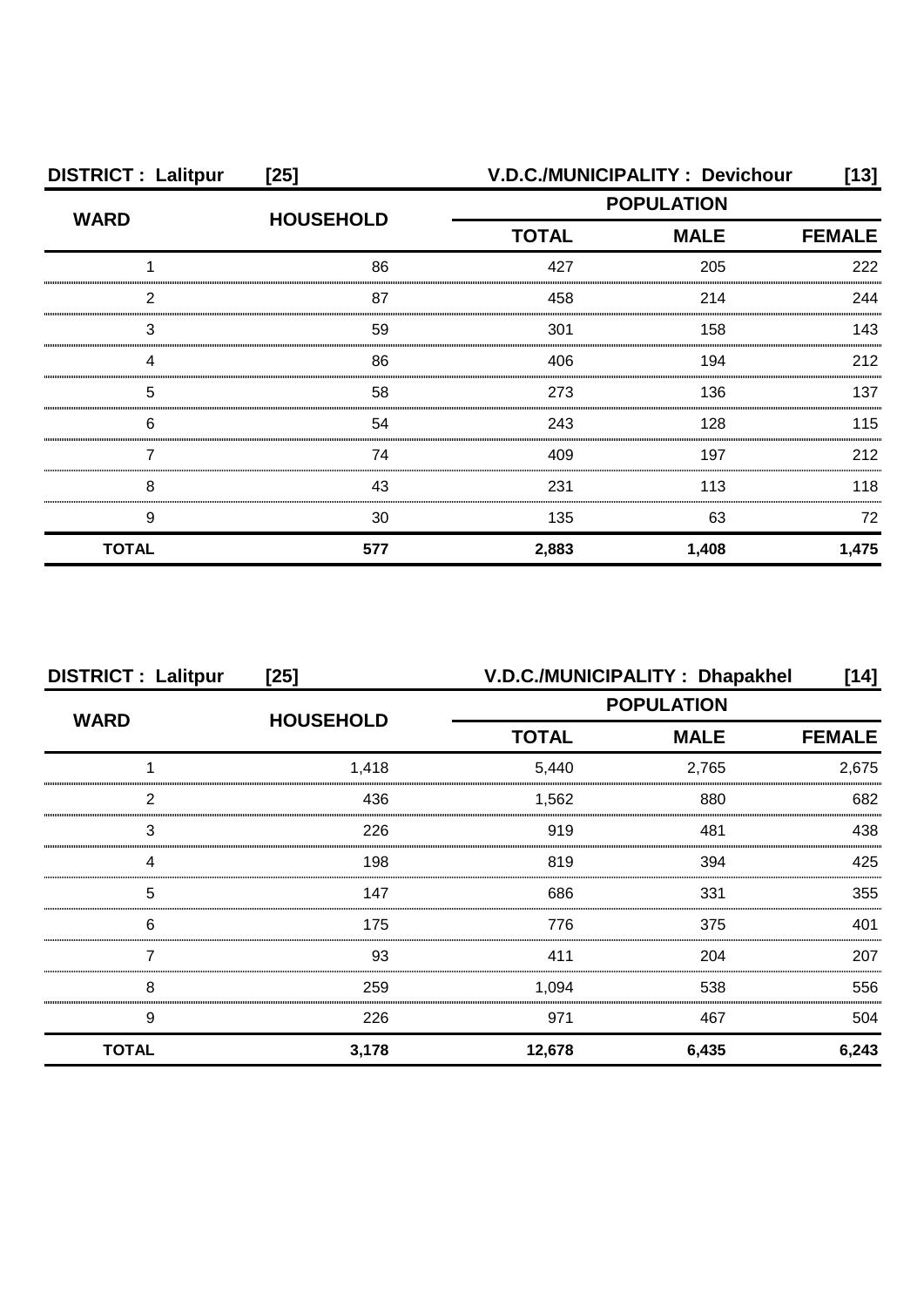| <b>DISTRICT: Lalitpur</b> | $[25]$           | V.D.C./MUNICIPALITY: Dhusel<br>[15] |                              |     |
|---------------------------|------------------|-------------------------------------|------------------------------|-----|
| <b>WARD</b>               | <b>HOUSEHOLD</b> | <b>POPULATION</b>                   |                              |     |
|                           |                  | <b>TOTAL</b>                        | <b>MALE</b><br><b>FEMALE</b> |     |
|                           | 26               | 148                                 | 77                           | 71  |
| 2                         | 45               | 238                                 | 118                          | 120 |
| 3                         | 39               | 210                                 | 100                          | 110 |
|                           | 22               | 91                                  | 47                           | 44  |
| 5                         | 41               | 186                                 | 94                           | 92  |
| 6                         | 46               | 214                                 | 102                          | 112 |
|                           | 26               | 112                                 | 57                           | 55  |
| 8                         | 33               | 162                                 | 79                           | 83  |
| 9                         | 30               | 149                                 | 69                           | 80  |
| <b>TOTAL</b>              | 308              | 1,510                               | 743                          | 767 |

| <b>DISTRICT: Lalitpur</b> | $[25]$           | V.D.C./MUNICIPALITY: Dukuchhap |             | [16]          |
|---------------------------|------------------|--------------------------------|-------------|---------------|
| <b>WARD</b>               | <b>HOUSEHOLD</b> | <b>POPULATION</b>              |             |               |
|                           |                  | <b>TOTAL</b>                   | <b>MALE</b> | <b>FEMALE</b> |
|                           | 47               | 220                            | 113         | 107           |
| 2                         | 55               | 268                            | 134         | 134           |
| 3                         | 64               | 297                            | 144         | 153           |
|                           | 56               | 294                            | 150         | 144           |
| 5                         | 92               | 490                            | 231         | 259           |
| 6                         | 70               | 325                            | 152         | 173           |
|                           | 65               | 328                            | 156         | 172           |
| 8                         | 65               | 296                            | 151         | 145           |
| 9                         | 41               | 151                            | 74          | 77            |
| <b>TOTAL</b>              | 555              | 2,669                          | 1,305       | 1,364         |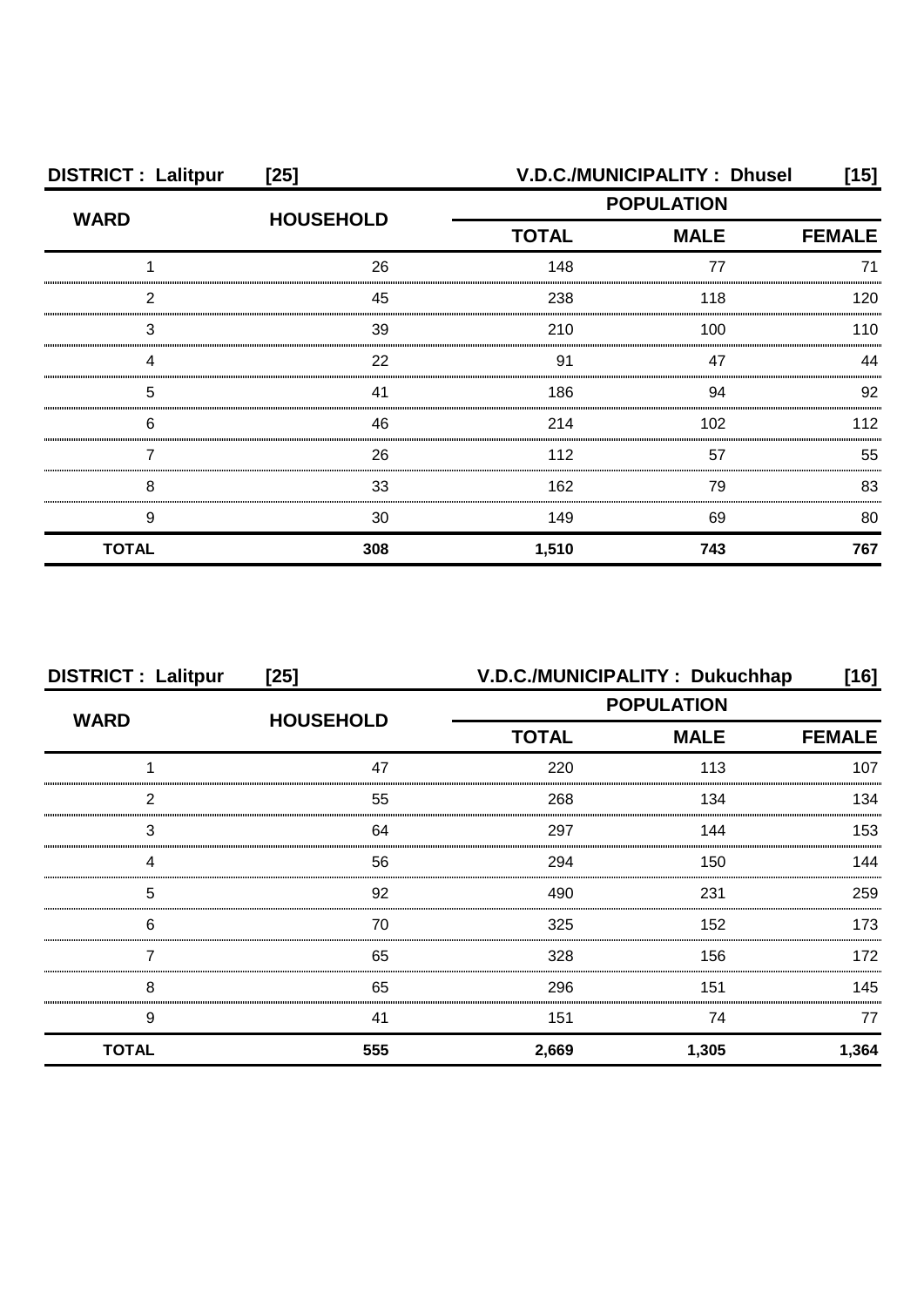| <b>DISTRICT: Lalitpur</b> | $[25]$           | V.D.C./MUNICIPALITY: Gimdi<br>[17] |             |               |
|---------------------------|------------------|------------------------------------|-------------|---------------|
| <b>WARD</b>               | <b>HOUSEHOLD</b> | <b>POPULATION</b>                  |             |               |
|                           |                  | <b>TOTAL</b>                       | <b>MALE</b> | <b>FEMALE</b> |
|                           | 71               | 371                                | 187         | 184           |
| 2                         | 43               | 194                                | 95          | 99            |
| З                         | 27               | 157                                | 75          | 82            |
|                           | 46               | 213                                | 108         | 105           |
| 5                         | 52               | 226                                | 120         | 106           |
| 6                         | 94               | 492                                | 247         | 245           |
|                           | 35               | 177                                | 89          | 88            |
| 8                         | 20               | 90                                 | 49          | 41            |
| 9                         | 73               | 379                                | 186         | 193           |
| <b>TOTAL</b>              | 461              | 2,299                              | 1,156       | 1,143         |

| <b>DISTRICT: Lalitpur</b> | $[25]$           | V.D.C./MUNICIPALITY: Godamchaur |             |               |
|---------------------------|------------------|---------------------------------|-------------|---------------|
| <b>WARD</b>               | <b>HOUSEHOLD</b> | <b>POPULATION</b>               |             |               |
|                           |                  | <b>TOTAL</b>                    | <b>MALE</b> | <b>FEMALE</b> |
|                           | 139              | 589                             | 286         | 303           |
| 2                         | 220              | 949                             | 478         | 471           |
| 3                         | 121              | 607                             | 300         | 307           |
|                           | 79               | 381                             | 176         | 205           |
| 5                         | 85               | 359                             | 171         | 188           |
| 6                         | 95               | 397                             | 184         | 213           |
|                           | 132              | 596                             | 284         | 312           |
| 8                         | 127              | 569                             | 268         | 301           |
| 9                         | 96               | 467                             | 220         | 247           |
| <b>TOTAL</b>              | 1,094            | 4,914                           | 2,367       | 2,547         |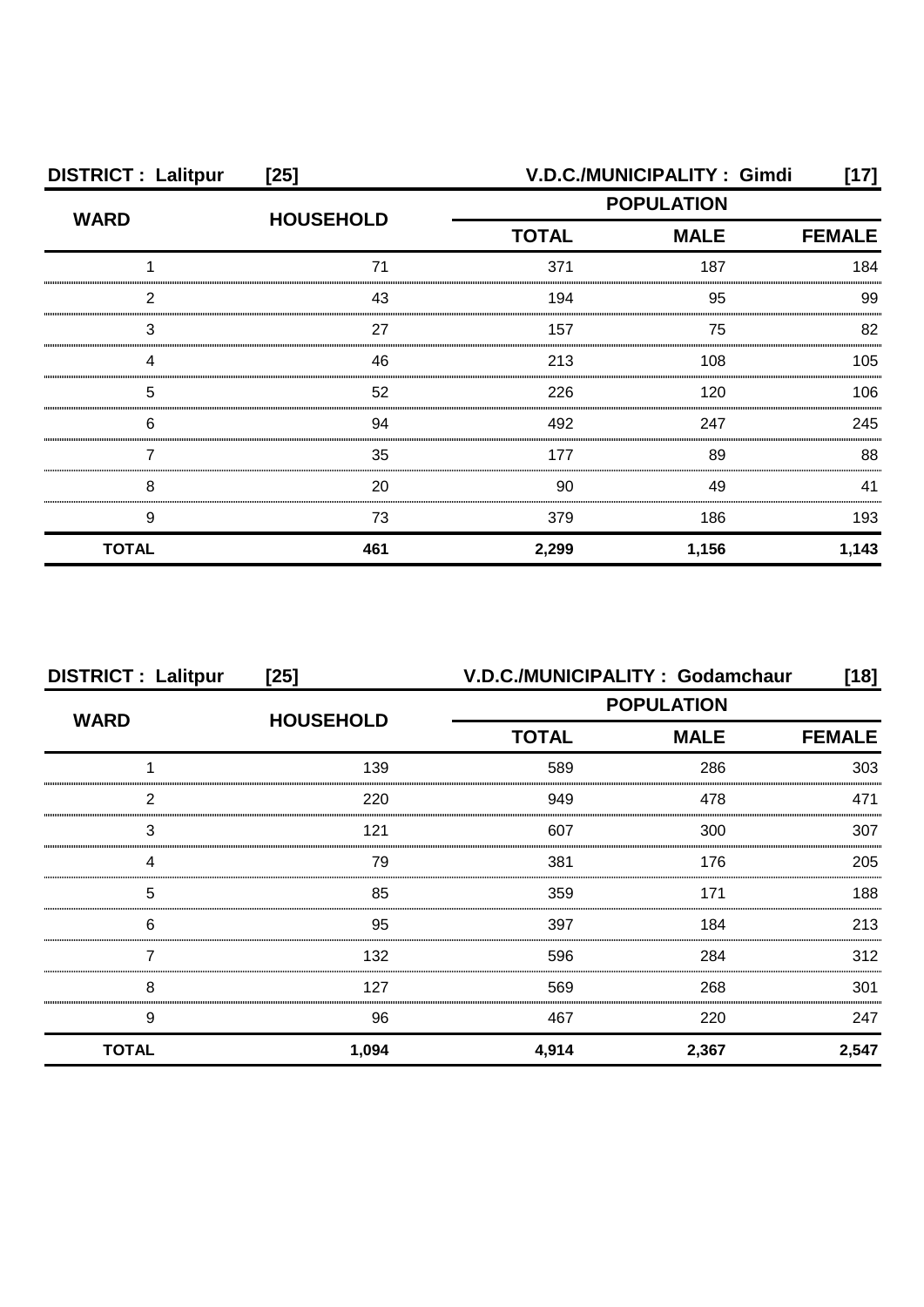| <b>DISTRICT: Lalitpur</b> | $[25]$           | V.D.C./MUNICIPALITY: Godawari                    |       |               |
|---------------------------|------------------|--------------------------------------------------|-------|---------------|
| <b>WARD</b>               | <b>HOUSEHOLD</b> | <b>POPULATION</b><br><b>TOTAL</b><br><b>MALE</b> |       |               |
|                           |                  |                                                  |       | <b>FEMALE</b> |
|                           | 538              | 2,237                                            | 1,141 | 1,096         |
| っ                         | 138              | 546                                              | 269   | 277           |
| 3                         | 126              | 507                                              | 237   | 270           |
|                           | 155              | 631                                              | 286   | 345           |
| 5                         | 435              | 1,731                                            | 875   | 856           |
| 6                         | 164              | 694                                              | 323   | 371           |
|                           | 84               | 428                                              | 210   | 218           |
| 8                         | 105              | 408                                              | 190   | 218           |
| 9                         | 80               | 376                                              | 184   | 192           |
| <b>TOTAL</b>              | 1,825            | 7,558                                            | 3,715 | 3,843         |

| <b>DISTRICT: Lalitpur</b> | $[25]$           | <b>V.D.C./MUNICIPALITY: Gotikhel</b><br>[20] |                              |     |
|---------------------------|------------------|----------------------------------------------|------------------------------|-----|
| <b>WARD</b>               | <b>HOUSEHOLD</b> | <b>POPULATION</b>                            |                              |     |
|                           |                  | <b>TOTAL</b>                                 | <b>MALE</b><br><b>FEMALE</b> |     |
|                           | 44               | 221                                          | 101                          | 120 |
| っ                         | 81               | 314                                          | 159                          | 155 |
| 3                         | 35               | 166                                          | 83                           | 83  |
|                           | 43               | 198                                          | 91                           | 107 |
| 5                         | 36               | 151                                          | 66                           | 85  |
| 6                         | 51               | 225                                          | 105                          | 120 |
|                           | 34               | 183                                          | 93                           | 90. |
| 8                         | 38               | 208                                          | 99                           | 109 |
| 9                         | 41               | 189                                          | 90                           | 99  |
| <b>TOTAL</b>              | 403              | 1,855                                        | 887                          | 968 |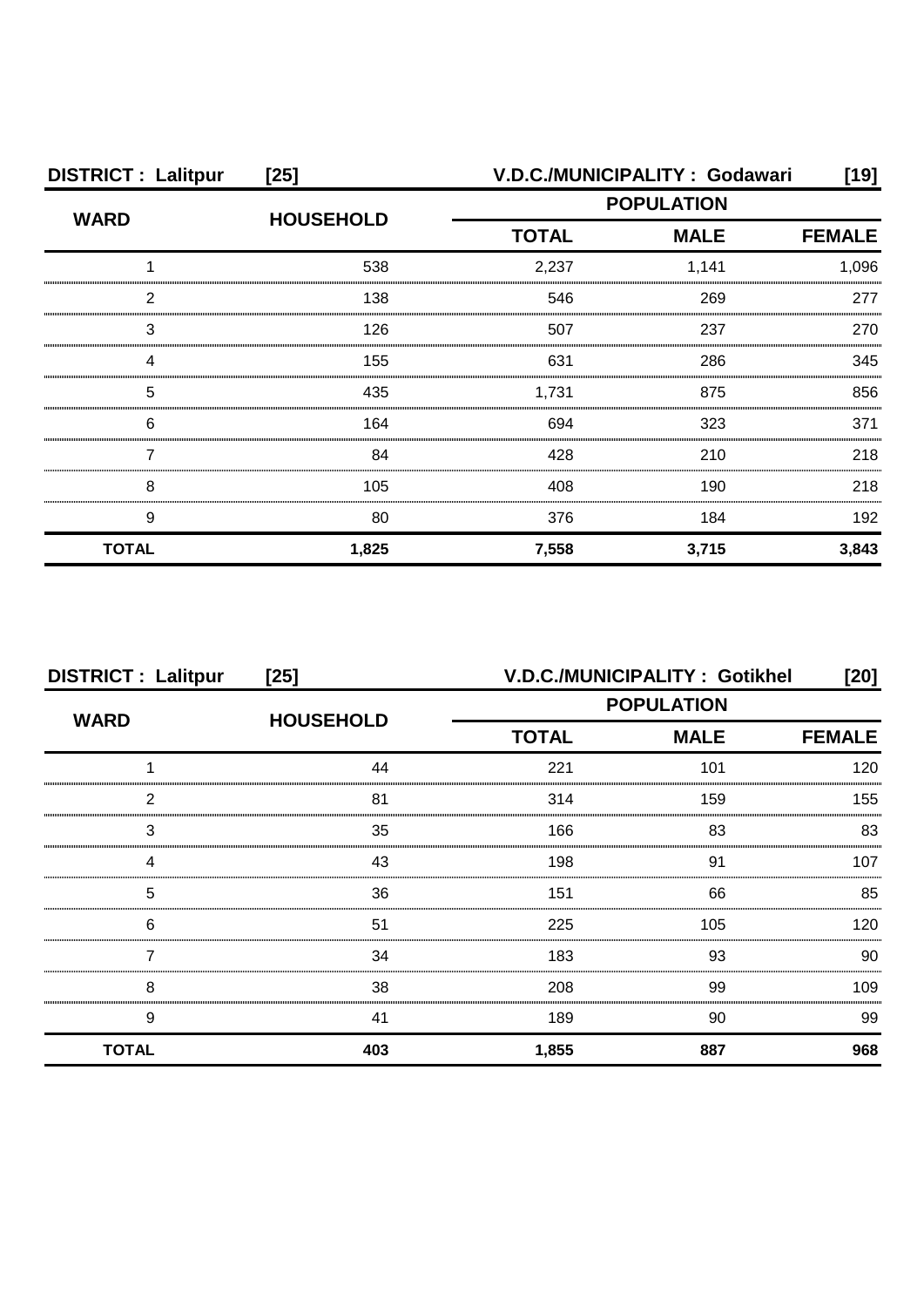| <b>DISTRICT: Lalitpur</b> | $[25]$           | V.D.C./MUNICIPALITY: Harisiddhi<br>[21] |             |               |
|---------------------------|------------------|-----------------------------------------|-------------|---------------|
| <b>WARD</b>               | <b>HOUSEHOLD</b> | <b>POPULATION</b>                       |             |               |
|                           |                  | <b>TOTAL</b>                            | <b>MALE</b> | <b>FEMALE</b> |
|                           | 536              | 1,987                                   | 991         | 996           |
| 2                         | 607              | 2,447                                   | 1,262       | 1.185         |
| 3                         | 164              | 649                                     | 335         | 314           |
|                           | 56               | 236                                     | 106         | 130           |
| 5                         | 255              | 1,024                                   | 515         | 509           |
| 6                         | 49               | 234                                     | 106         | 128           |
|                           | 211              | 808                                     | 391         | 417           |
| 8                         | 527              | 1,971                                   | 985         | 986           |
| 9                         | 332              | 1,380                                   | 687         | 693           |
| <b>TOTAL</b>              | 2,737            | 10,736                                  | 5,378       | 5,358         |

| <b>DISTRICT: Lalitpur</b> | $[25]$           | V.D.C./MUNICIPALITY: Ikudol<br>[22] |             |     |
|---------------------------|------------------|-------------------------------------|-------------|-----|
| <b>WARD</b>               | <b>HOUSEHOLD</b> | <b>POPULATION</b>                   |             |     |
|                           |                  | <b>TOTAL</b>                        | <b>MALE</b> |     |
|                           | 39               | 191                                 | 99          | 92  |
| っ                         | 41               | 202                                 | 96          | 106 |
| 3                         | 61               | 301                                 | 146         | 155 |
|                           | 34               | 157                                 | 81          | 76  |
| 5                         | 32               | 151                                 | 80          |     |
| 6                         | 23               | 109                                 | 58          | 51  |
|                           | 51               | 249                                 | 125         | 124 |
| 8                         | 67               | 332                                 | 165         | 167 |
| 9                         | 39               | 186                                 | 85          | 101 |
| <b>TOTAL</b>              | 387              | 1,878                               | 935         | 943 |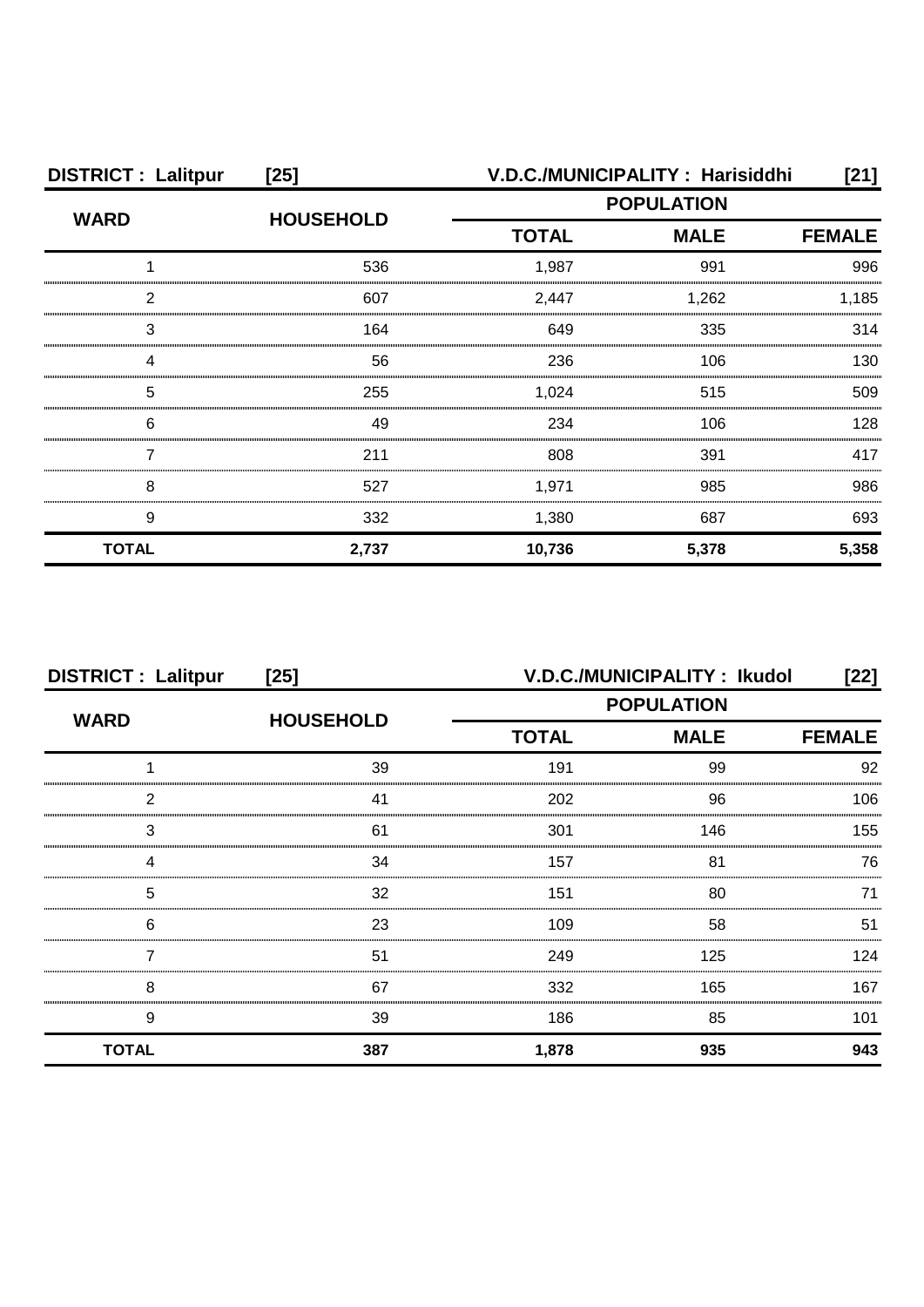| <b>DISTRICT: Lalitpur</b> | $[25]$           | V.D.C./MUNICIPALITY: Imadol<br>[23] |             |               |
|---------------------------|------------------|-------------------------------------|-------------|---------------|
| <b>WARD</b>               | <b>HOUSEHOLD</b> | <b>POPULATION</b>                   |             |               |
|                           |                  | <b>TOTAL</b>                        | <b>MALE</b> | <b>FEMALE</b> |
|                           | 397              | 1,583                               | 822         | 761           |
| っ                         | 303              | 1,148                               | 571         | 577           |
| 3                         | 826              | 3,173                               | 1,628       | 1.545         |
|                           | 581              | 2,144                               | 1,101       | 1.043         |
| 5                         | 1.075            | 4,119                               | 2,138       | 1,981         |
| 6                         | 1,841            | 7,306                               | 3,700       | 3,606         |
|                           | 483              | 1,996                               | 1,025       | 971           |
| 8                         | 547              | 2,340                               | 1,157       | 1,183         |
| 9                         | 845              | 3,518                               | 1,771       | 1,747         |
| <b>TOTAL</b>              | 6,898            | 27,327                              | 13,913      | 13,414        |

| <b>DISTRICT: Lalitpur</b> | $[25]$           | V.D.C./MUNICIPALITY: Jharuwarasi<br>$[24]$ |             |               |
|---------------------------|------------------|--------------------------------------------|-------------|---------------|
| <b>WARD</b>               |                  | <b>POPULATION</b>                          |             |               |
|                           | <b>HOUSEHOLD</b> | <b>TOTAL</b>                               | <b>MALE</b> | <b>FEMALE</b> |
|                           | 134              | 533                                        | 252         | 281           |
| 2                         | 105              | 508                                        | 243         | 265           |
| 3                         | 72               | 327                                        | 154         | 173           |
| Δ                         | 63               | 264                                        | 119         | 145           |
| 5                         | 53               | 245                                        | 118         | 127           |
| 6                         | 92               | 456                                        | 222         | 234           |
|                           | 145              | 702                                        | 364         | 338           |
| 8                         | 90               | 409                                        | 193         | 216           |
| 9                         | 182              | 842                                        | 424         | 418           |
| <b>TOTAL</b>              | 936              | 4,286                                      | 2,089       | 2,197         |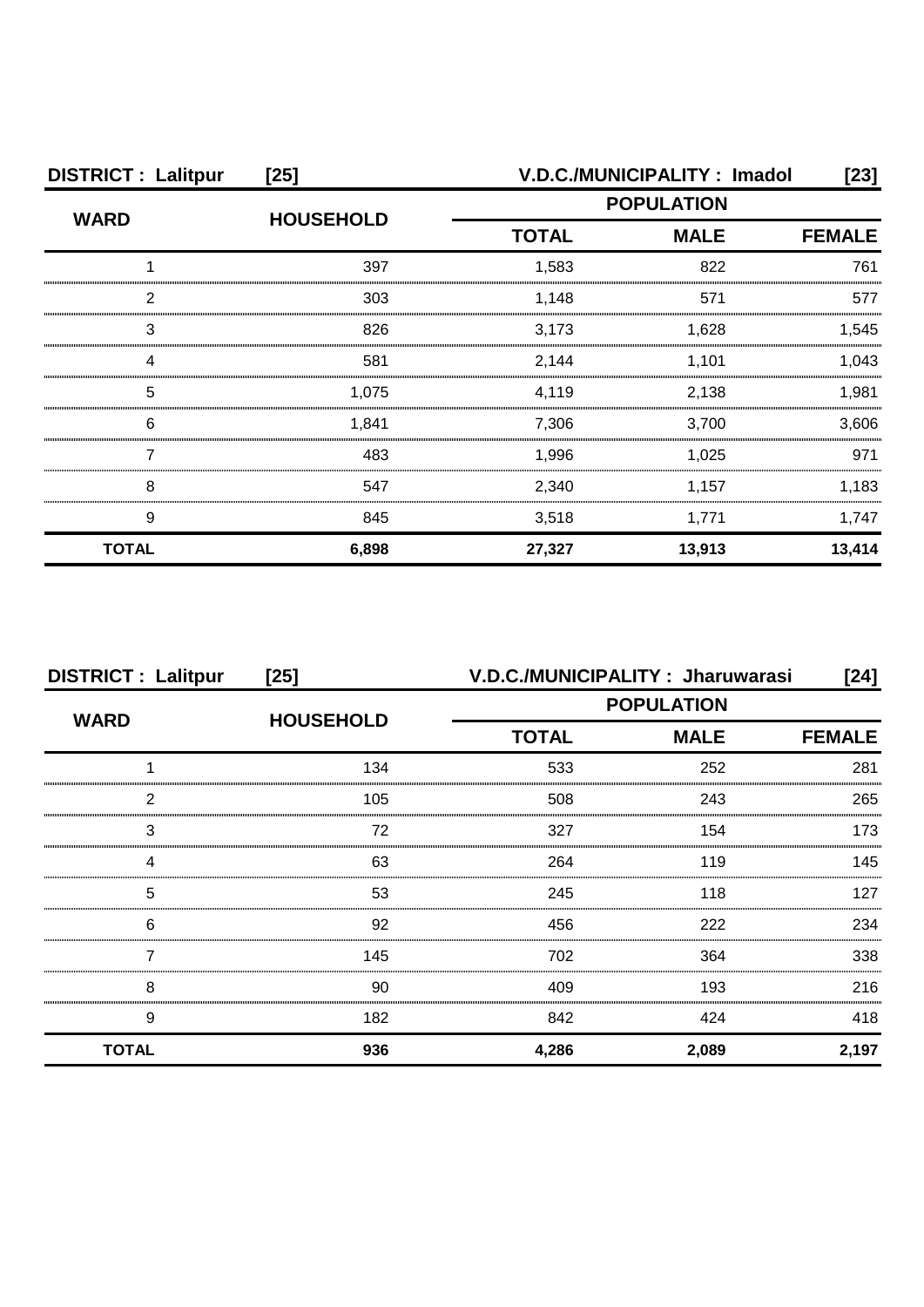| <b>DISTRICT: Lalitpur</b> | $[25]$           |                   | V.D.C./MUNICIPALITY: Kaleswor | [25] |
|---------------------------|------------------|-------------------|-------------------------------|------|
| <b>WARD</b>               | <b>HOUSEHOLD</b> | <b>POPULATION</b> |                               |      |
|                           |                  | <b>TOTAL</b>      | <b>MALE</b>                   |      |
|                           | 44               | 203               | 101                           | 102  |
| 2                         | 35               | 176               | 88                            | 88   |
| 3                         | 22               | 104               | 53                            | 51   |
|                           | 37               | 161               | 82                            | 79   |
| 5                         | 35               | 167               | 77                            | 90   |
| 6                         | 21               | 117               | 56                            | 61   |
|                           | 41               | 173               | 84                            | 89   |
| 8                         | 27               | 140               | 67                            | 73   |
| 9                         | 34               | 163               | 84                            | 79   |
| <b>TOTAL</b>              | 296              | 1,404             | 692                           | 712  |

| <b>DISTRICT: Lalitpur</b><br>$[25]$ |                  | V.D.C./MUNICIPALITY: Khokana<br>[26]         |       |       |
|-------------------------------------|------------------|----------------------------------------------|-------|-------|
| <b>WARD</b>                         | <b>HOUSEHOLD</b> | <b>POPULATION</b>                            |       |       |
|                                     |                  | <b>TOTAL</b><br><b>MALE</b><br><b>FEMALE</b> |       |       |
|                                     | 172              | 791                                          | 391   | 400   |
| っ                                   | 66               | 366                                          | 178   | 188   |
| 3                                   | 328              | 1,413                                        | 709   | 704   |
|                                     | 87               | 428                                          | 210   | 218   |
| 5                                   | 87               | 421                                          | 217   | 204   |
| 6                                   | 115              | 591                                          | 284   | 307   |
|                                     | 91               | 407                                          | 203   | 204   |
| 8                                   | 56               | 244                                          | 122   | 122   |
| 9                                   | 54               | 266                                          | 138   | 128   |
| <b>TOTAL</b>                        | 1,056            | 4,927                                        | 2,452 | 2,475 |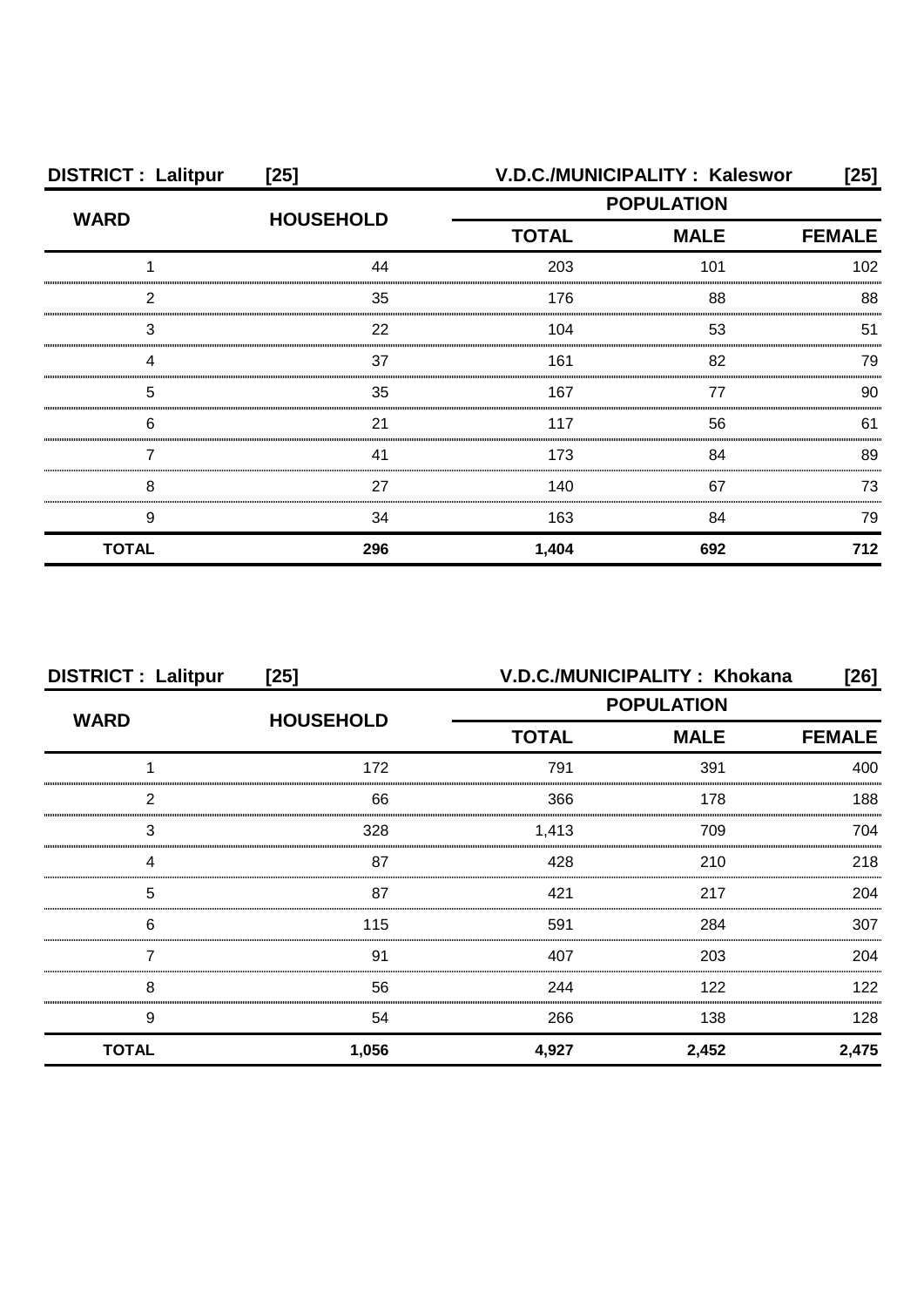| <b>DISTRICT: Lalitpur</b> | [25] V.D.C./MUNICIPALITY: Lalitpur Sub-metropolitan city |                   |             | $[27]$        |
|---------------------------|----------------------------------------------------------|-------------------|-------------|---------------|
|                           |                                                          | <b>POPULATION</b> |             |               |
| <b>WARD</b>               | <b>HOUSEHOLD</b>                                         | <b>TOTAL</b>      | <b>MALE</b> | <b>FEMALE</b> |
| 1                         | 2,221                                                    | 8,434             | 4,665       | 3,769         |
| 2                         | 4,839                                                    | 19,061            | 10,369      | 8,692         |
| 3                         | 3,528                                                    | 14,082            | 7,315       | 6,767         |
| 4                         | 3,913                                                    | 15,367            | 7,580       | 7,787         |
| 5                         | 1,516                                                    | 6,404             | 3,152       | 3,252         |
| 6                         | 1,563                                                    | 6,780             | 3,474       | 3,306         |
|                           | 1,839                                                    | 7,849             | 4,075       | 3,774         |
| 8                         | 2,816                                                    | 11,400            | 5,958       | 5,442         |
| 9                         | 3,484                                                    | 13,908            | 7,385       | 6,523         |
| 10                        | 1,729                                                    | 6,554             | 3,508       | 3,046         |
| 11                        | 1,010                                                    | 4,458             | 2,237       | 2,221         |
| 12                        | 1,342                                                    | 5,891             | 3,064       | 2,827         |
| 13                        | 3,772                                                    | 14,867            | 7,400       | 7,467         |
| 14                        | 5,438                                                    | 21,232            | 10,518      | 10,714        |
| 15                        | 3,480                                                    | 13,858            | 6,999       | 6,859         |
| 16                        | 858                                                      | 4,362             | 2,156       | 2,206         |
| 17                        | 2,678                                                    | 10,644            | 5,551       | 5,093         |
| 18                        | 1,200                                                    | 5,777             | 2,851       | 2,926         |
| 19                        | 1,774                                                    | 7,385             | 3,779       | 3,606         |
| 20                        | 1,978                                                    | 7,721             | 3,958       | 3,763         |
| 21                        | 1,143                                                    | 4,659             | 2,384       | 2,275         |
| 22                        | 2,460                                                    | 10,109            | 5,403       | 4,706         |
| <b>TOTAL</b>              | 54,581                                                   | 220,802           | 113,781     | 107,021       |

| <b>DISTRICT: Lalitpur</b> | $[25]$           | V.D.C./MUNICIPALITY : Lamatar |                   |               |
|---------------------------|------------------|-------------------------------|-------------------|---------------|
|                           |                  |                               | <b>POPULATION</b> |               |
| <b>WARD</b>               | <b>HOUSEHOLD</b> | <b>TOTAL</b>                  | <b>MALE</b>       | <b>FEMALE</b> |
|                           | 190              | 903                           | 461               | 442           |
| っ                         | 163              | 812                           | 390               | 422           |
| 3                         | 103              | 460                           | 227               | 233           |
|                           | 231              | 1,044                         | 544               | 500           |
| 5                         | 202              | 910                           | 444               | 466           |
| 6                         | 143              | 660                           | 351               | 309           |
|                           | 193              | 934                           | 462               | 472           |
| 8                         | 248              | 1,186                         | 577               | 609           |
| 9                         | 286              | 1,279                         | 616               | 663           |
| <b>TOTAL</b>              | 1,759            | 8,188                         | 4,072             | 4,116         |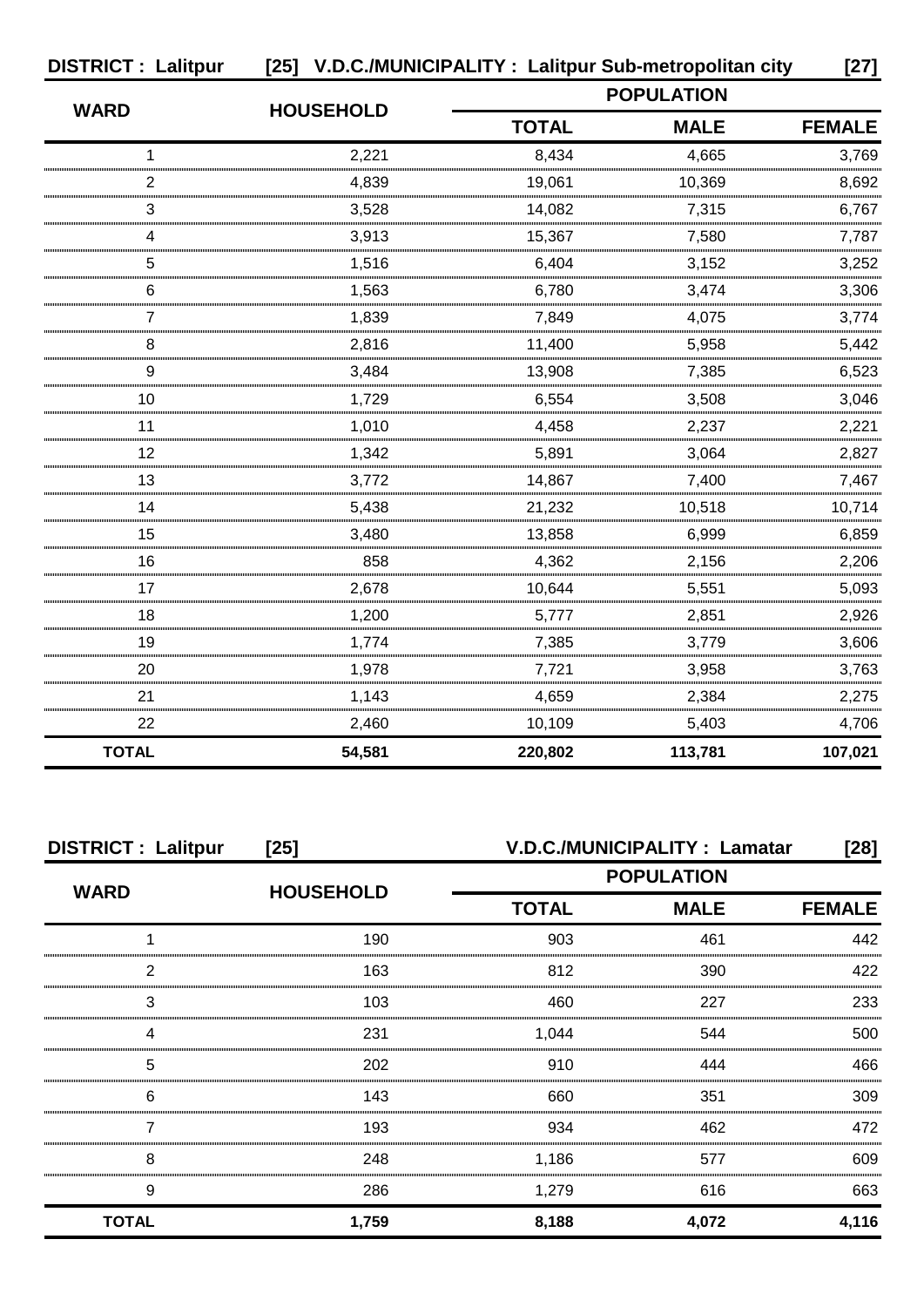| <b>DISTRICT: Lalitpur</b><br>$[25]$ |                  | V.D.C./MUNICIPALITY : Lele<br>[29] |                                                                  |               |
|-------------------------------------|------------------|------------------------------------|------------------------------------------------------------------|---------------|
|                                     | <b>HOUSEHOLD</b> |                                    | <b>POPULATION</b><br><b>MALE</b><br><b>TOTAL</b><br>1,170<br>548 |               |
| <b>WARD</b>                         |                  |                                    |                                                                  | <b>FEMALE</b> |
|                                     | 280              |                                    |                                                                  | 622           |
| 2                                   | 179              | 784                                | 385                                                              | 399           |
| 3                                   | 169              | 784                                | 375                                                              | 409           |
|                                     | 168              | 812                                | 371                                                              | 441           |
| 5                                   | 103              | 459                                | 201                                                              | 258           |
| 6                                   | 170              | 855                                | 407                                                              | 448           |
|                                     | 297              | 1,429                              | 707                                                              | 722           |
| 8                                   | 267              | 1,296                              | 639                                                              | 657           |
| 9                                   | 189              | 822                                | 399                                                              | 423           |
| <b>TOTAL</b>                        | 1,822            | 8,411                              | 4,032                                                            | 4,379         |

| <b>DISTRICT: Lalitpur</b><br>$[25]$ |                  | V.D.C./MUNICIPALITY: Lubhu<br>[30] |             |               |
|-------------------------------------|------------------|------------------------------------|-------------|---------------|
| <b>WARD</b>                         | <b>HOUSEHOLD</b> | <b>POPULATION</b>                  |             |               |
|                                     |                  | <b>TOTAL</b>                       | <b>MALE</b> | <b>FEMALE</b> |
|                                     | 119              | 522                                | 276         | 246           |
| っ                                   | 164              | 729                                | 366         | 363           |
| 3                                   | 236              | 1,065                              | 579         | 486           |
|                                     | 538              | 2,336                              | 1,109       | .227          |
| 5                                   | 158              | 707                                | 353         | 354           |
| 6                                   | 119              | 517                                | 259         | 258           |
|                                     | 289              | 1,280                              | 624         | 656           |
| 8                                   | 556              | 2,422                              | 1,169       | 1,253         |
| 9                                   | 186              | 796                                | 391         | 405           |
| <b>TOTAL</b>                        | 2,365            | 10,374                             | 5,126       | 5,248         |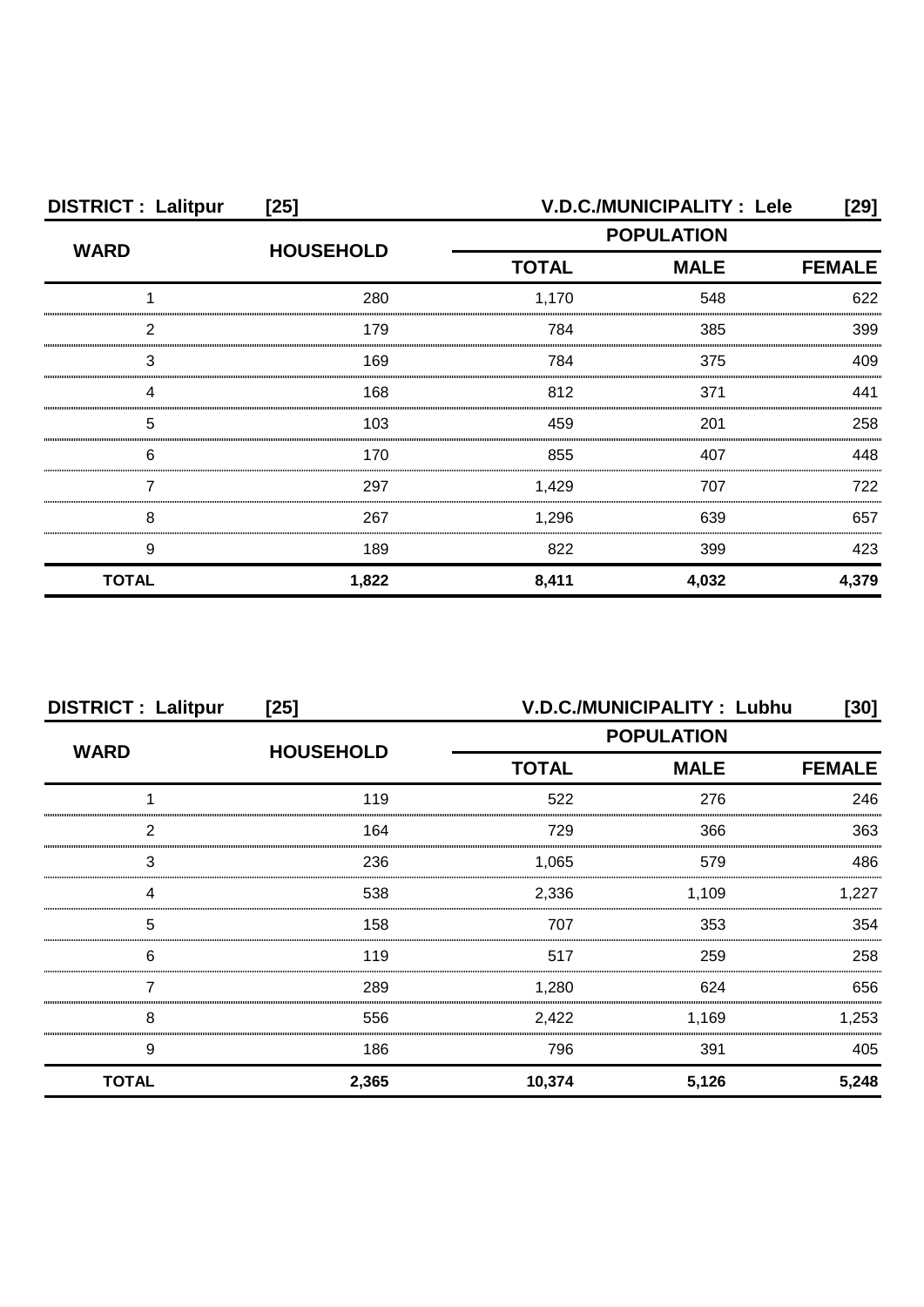| <b>DISTRICT: Lalitpur</b> | $[25]$           | V.D.C./MUNICIPALITY: Malta<br>[31]               |     |               |
|---------------------------|------------------|--------------------------------------------------|-----|---------------|
| <b>WARD</b>               | <b>HOUSEHOLD</b> | <b>POPULATION</b><br><b>TOTAL</b><br><b>MALE</b> |     |               |
|                           |                  |                                                  |     | <b>FEMALE</b> |
|                           | 25               | 128                                              | 59  | 69            |
| ◠                         | 62               | 355                                              | 168 | 187           |
| З                         | 44               | 218                                              | 104 | 114           |
|                           | 79               | 435                                              | 237 | 198           |
| 5                         | 27               | 165                                              | 81  | 84            |
| 6                         | 28               | 125                                              | 70  | 55            |
|                           | 25               | 95                                               | 42  | 53            |
| 8                         | 39               | 151                                              | 73  | 78            |
| 9                         | 41               | 166                                              | 85  | 81            |
| <b>TOTAL</b>              | 370              | 1,838                                            | 919 | 919           |

| <b>DISTRICT: Lalitpur</b> | $[25]$           | V.D.C./MUNICIPALITY: Manikhel<br>[32] |     |               |
|---------------------------|------------------|---------------------------------------|-----|---------------|
| <b>WARD</b>               | <b>HOUSEHOLD</b> | <b>POPULATION</b>                     |     |               |
|                           |                  | <b>MALE</b><br><b>TOTAL</b>           |     | <b>FEMALE</b> |
|                           | 39               | 207                                   | 99  | 108           |
| 2                         | 29               | 161                                   | 71  | 90            |
| 3                         | 36               | 186                                   | 78  | 108           |
|                           | 35               | 165                                   | 80  | 85            |
| 5                         | 25               | 113                                   | 50  | 63            |
| 6                         | 66               | 330                                   | 169 | 161           |
|                           | 47               | 196                                   | 100 | 96            |
| 8                         | 97               | 477                                   | 245 | 232           |
| 9                         | 22               | 112                                   | 50  | 62            |
| <b>TOTAL</b>              | 396              | 1,947                                 | 942 | 1,005         |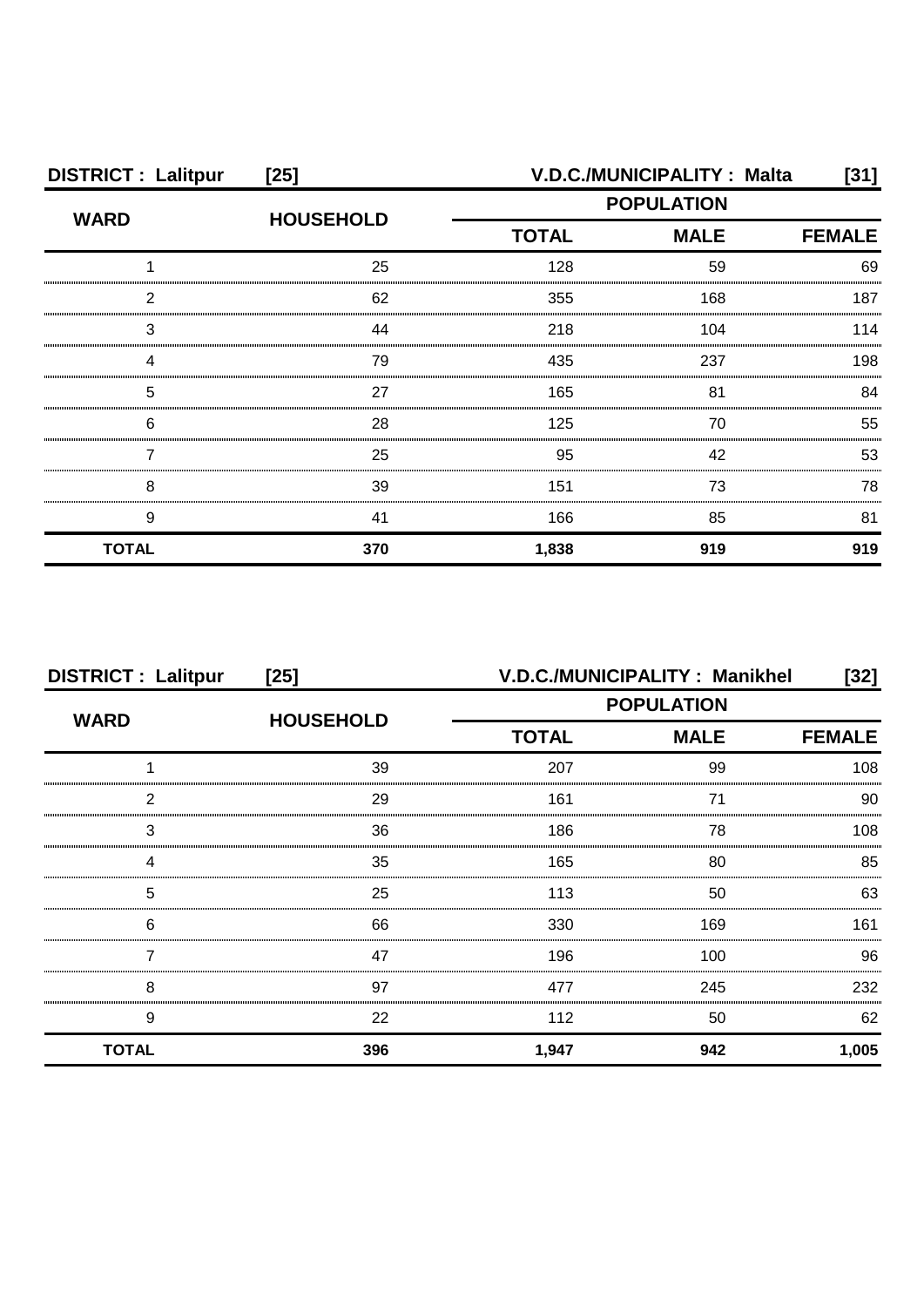| <b>DISTRICT: Lalitpur</b> | $[25]$           | V.D.C./MUNICIPALITY: Nallu<br>[33]                                                                                                                |       |       |  |
|---------------------------|------------------|---------------------------------------------------------------------------------------------------------------------------------------------------|-------|-------|--|
| <b>WARD</b>               | <b>HOUSEHOLD</b> | <b>POPULATION</b><br><b>TOTAL</b><br><b>MALE</b><br><b>FEMALE</b><br>329<br>157<br>207<br>94<br>121<br>52<br>195<br>97<br>161<br>321<br>189<br>83 |       |       |  |
|                           |                  |                                                                                                                                                   |       |       |  |
|                           | 69               |                                                                                                                                                   |       | 172   |  |
| 2                         | 38               |                                                                                                                                                   |       | 113   |  |
| 3                         | 29               |                                                                                                                                                   |       | 69    |  |
|                           | 41               |                                                                                                                                                   |       | 98    |  |
| 5                         | 63               |                                                                                                                                                   |       | 160   |  |
| 6                         | 45               |                                                                                                                                                   |       | 106   |  |
|                           | 70               | 349                                                                                                                                               | 166   | 183   |  |
| 8                         | 68               | 314                                                                                                                                               | 141   | 173   |  |
| 9                         | 37               | 146                                                                                                                                               | 70    | 76    |  |
| <b>TOTAL</b>              | 460              | 2,171                                                                                                                                             | 1,021 | 1,150 |  |

| <b>DISTRICT: Lalitpur</b> | $[25]$           | V.D.C./MUNICIPALITY : Pyutar<br>[34] |                   |               |
|---------------------------|------------------|--------------------------------------|-------------------|---------------|
| <b>WARD</b>               | <b>HOUSEHOLD</b> |                                      | <b>POPULATION</b> |               |
|                           |                  | <b>TOTAL</b>                         | <b>MALE</b>       | <b>FEMALE</b> |
|                           | 34               | 108                                  | 47                | 61            |
| 2                         | 85               | 497                                  | 237               | 260           |
| 3                         | 34               | 168                                  | 87                | 81            |
| Δ                         | 57               | 335                                  | 150               | 185           |
| 5                         | 27               | 143                                  | 75                | 68            |
| 6                         | 54               | 309                                  | 152               | 157           |
|                           | 25               | 154                                  | 80                | 74            |
| 8                         | 28               | 133                                  | 64                | 69            |
| 9                         | 38               | 209                                  | 100               | 109           |
| <b>TOTAL</b>              | 382              | 2,056                                | 992               | 1,064         |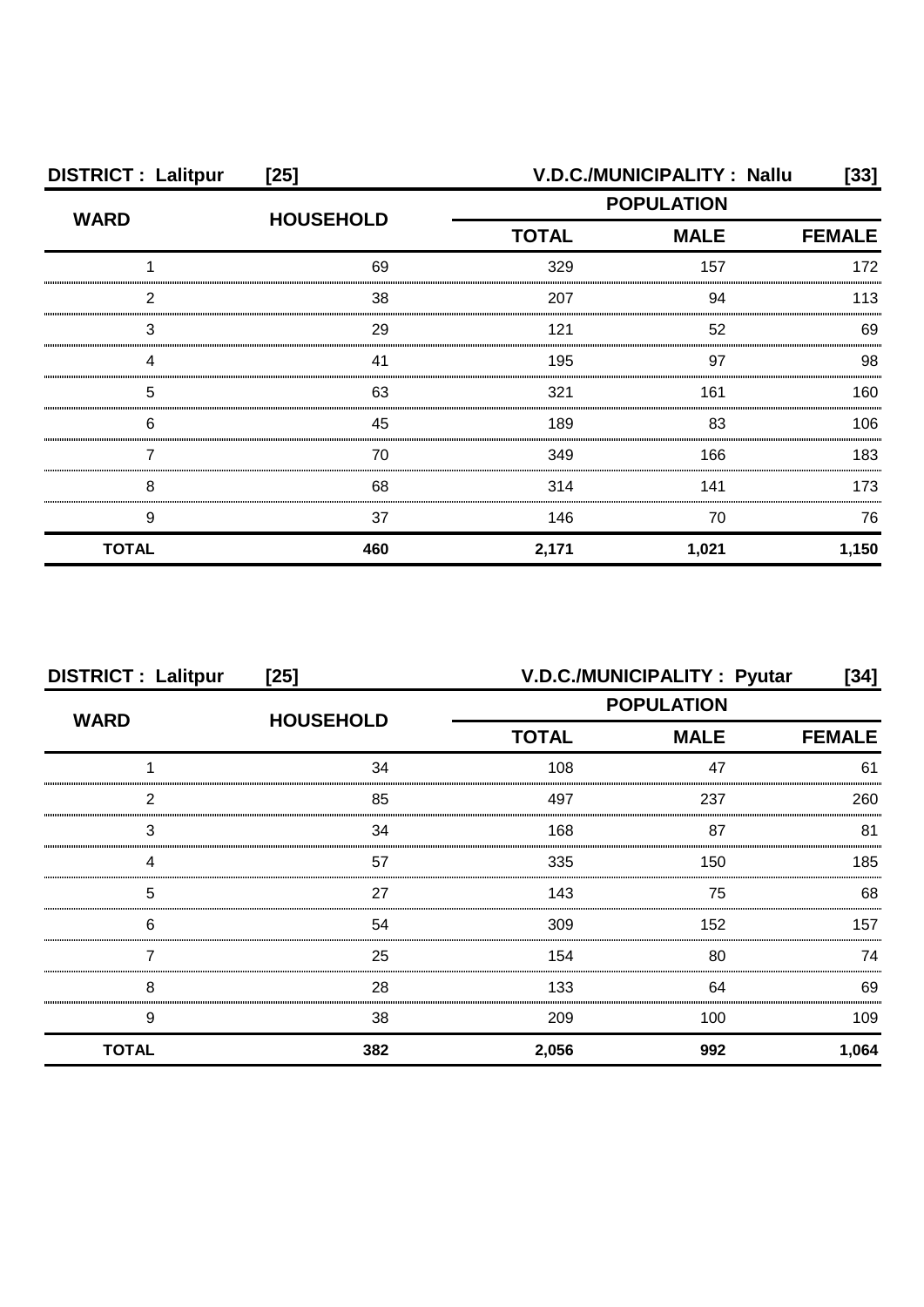| <b>DISTRICT: Lalitpur</b><br>$[25]$ |                  | V.D.C./MUNICIPALITY: Sainbu<br>[35] |             |               |
|-------------------------------------|------------------|-------------------------------------|-------------|---------------|
|                                     | <b>HOUSEHOLD</b> | <b>POPULATION</b>                   |             |               |
| <b>WARD</b>                         |                  | <b>TOTAL</b>                        | <b>MALE</b> | <b>FEMALE</b> |
|                                     | 621              | 2,408                               | 1,192       | 1,216         |
| ◠                                   | 393              | 1,558                               | 770         | 788           |
| 3                                   | 644              | 2,464                               | 1,279       | 1.185         |
|                                     | 1,338            | 5,145                               | 2,582       | 2,563         |
| 5                                   | 669              | 2,526                               | 1,238       | 1,288         |
| 6                                   | 516              | 2,076                               | 1,092       | 984           |
|                                     | 115              | 522                                 | 262         | 260           |
| 8                                   | 569              | 2,455                               | 1,240       | 1,215         |
| 9                                   | 138              | 567                                 | 280         | 287           |
| <b>TOTAL</b>                        | 5,003            | 19,721                              | 9,935       | 9,786         |

| <b>DISTRICT : Lalitpur</b><br>$[25]$ |                  | V.D.C./MUNICIPALITY: Sankhu<br>[36] |             |               |
|--------------------------------------|------------------|-------------------------------------|-------------|---------------|
| <b>WARD</b>                          | <b>HOUSEHOLD</b> | <b>POPULATION</b>                   |             |               |
|                                      |                  | <b>TOTAL</b>                        | <b>MALE</b> | <b>FEMALE</b> |
|                                      | 42               | 210                                 | 114         | 96            |
| 2                                    | 37               | 196                                 | 96          | 100           |
| 3                                    | 40               | 220                                 | 105         | 115           |
| 4                                    | 35               | 175                                 | 86          | 89            |
| 5                                    | 60               | 278                                 | 124         | 154           |
| 6                                    | 61               | 276                                 | 134         | 142           |
|                                      | 81               | 410                                 | 205         | 205           |
| 8                                    | 41               | 215                                 | 96          | 119           |
| 9                                    | 65               | 297                                 | 149         | 148           |
| <b>TOTAL</b>                         | 462              | 2,277                               | 1,109       | 1,168         |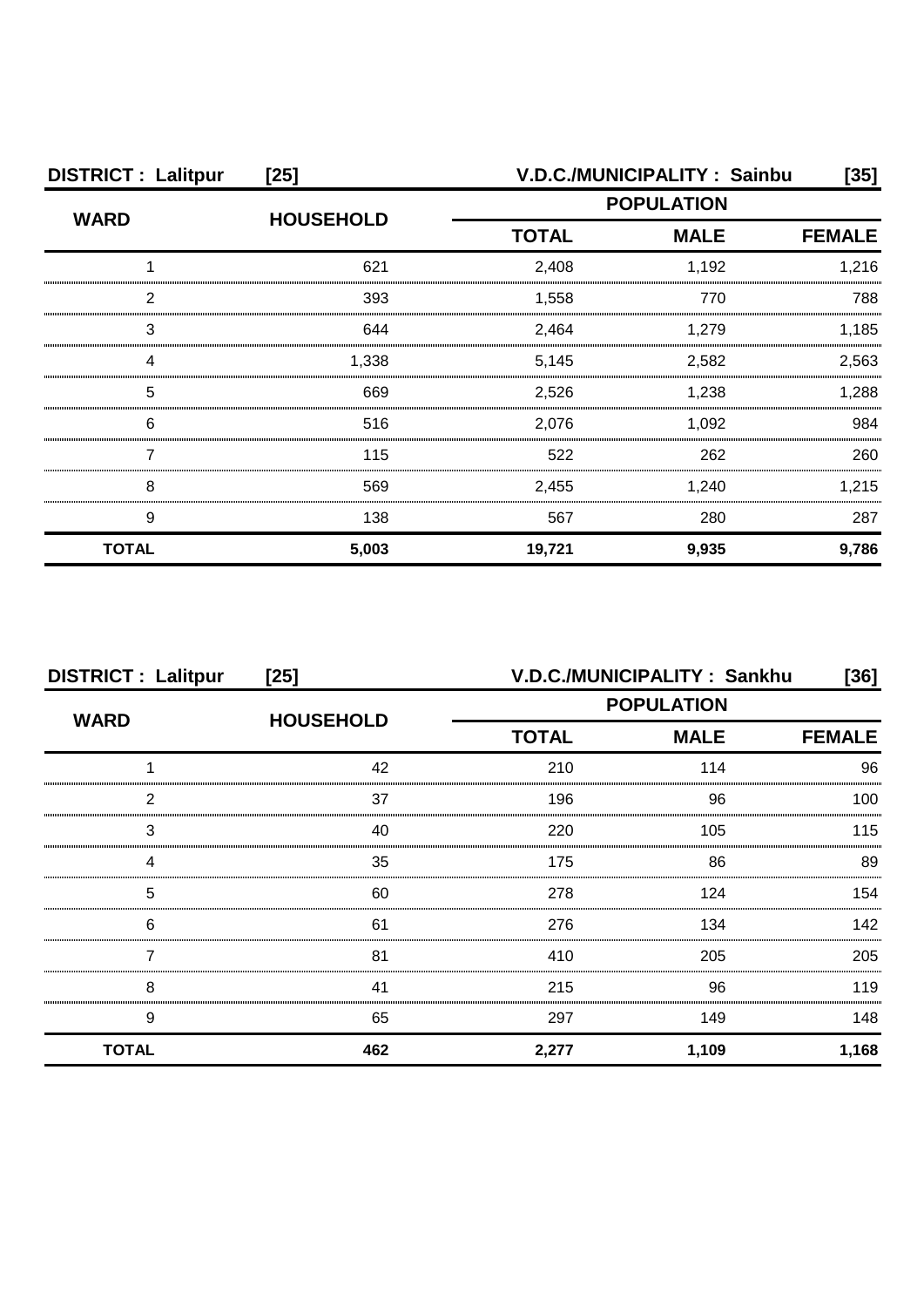| <b>DISTRICT: Lalitpur</b> | $[25]$           | V.D.C./MUNICIPALITY: Siddhipur<br>[37] |             |               |
|---------------------------|------------------|----------------------------------------|-------------|---------------|
|                           |                  | <b>POPULATION</b>                      |             |               |
| <b>WARD</b>               | <b>HOUSEHOLD</b> | <b>TOTAL</b>                           | <b>MALE</b> | <b>FEMALE</b> |
|                           | 453              | 1,780                                  | 803         | 977           |
| 2                         | 311              | 1,278                                  | 631         | 647           |
| 3                         | 96               | 386                                    | 183         | 203           |
|                           | 25               | 96                                     | 48          | 48            |
| 5                         | 43               | 198                                    | 90          | 108           |
| 6                         | 76               | 311                                    | 137         | 174           |
|                           | 18               | 79                                     | 29          | 50            |
| 8                         | 99               | 443                                    | 205         | 238           |
| 9                         | 363              | 1,576                                  | 762         | 814           |
| <b>TOTAL</b>              | 1,484            | 6,147                                  | 2,888       | 3,259         |

| <b>DISTRICT: Lalitpur</b> | [25]             | V.D.C./MUNICIPALITY: Sunakothi<br>[38] |             |               |
|---------------------------|------------------|----------------------------------------|-------------|---------------|
| <b>WARD</b>               | <b>HOUSEHOLD</b> | <b>POPULATION</b>                      |             |               |
|                           |                  | <b>TOTAL</b>                           | <b>MALE</b> | <b>FEMALE</b> |
|                           | 395              | 1,613                                  | 796         | 817           |
| っ                         | 195              | 785                                    | 395         | 390           |
| 3                         | 144              | 664                                    | 335         | 329           |
|                           | 56               | 246                                    | 113         | 133           |
| 5                         | 425              | 1,878                                  | 902         | 976           |
| 6                         | 239              | 1,003                                  | 504         | 499           |
|                           | 47               | 214                                    | 98          | 116           |
| 8                         | 550              | 2,245                                  | 1,095       | 1,150         |
| 9                         | 346              | 1,444                                  | 724         | 720           |
| <b>TOTAL</b>              | 2,397            | 10,092                                 | 4,962       | 5,130         |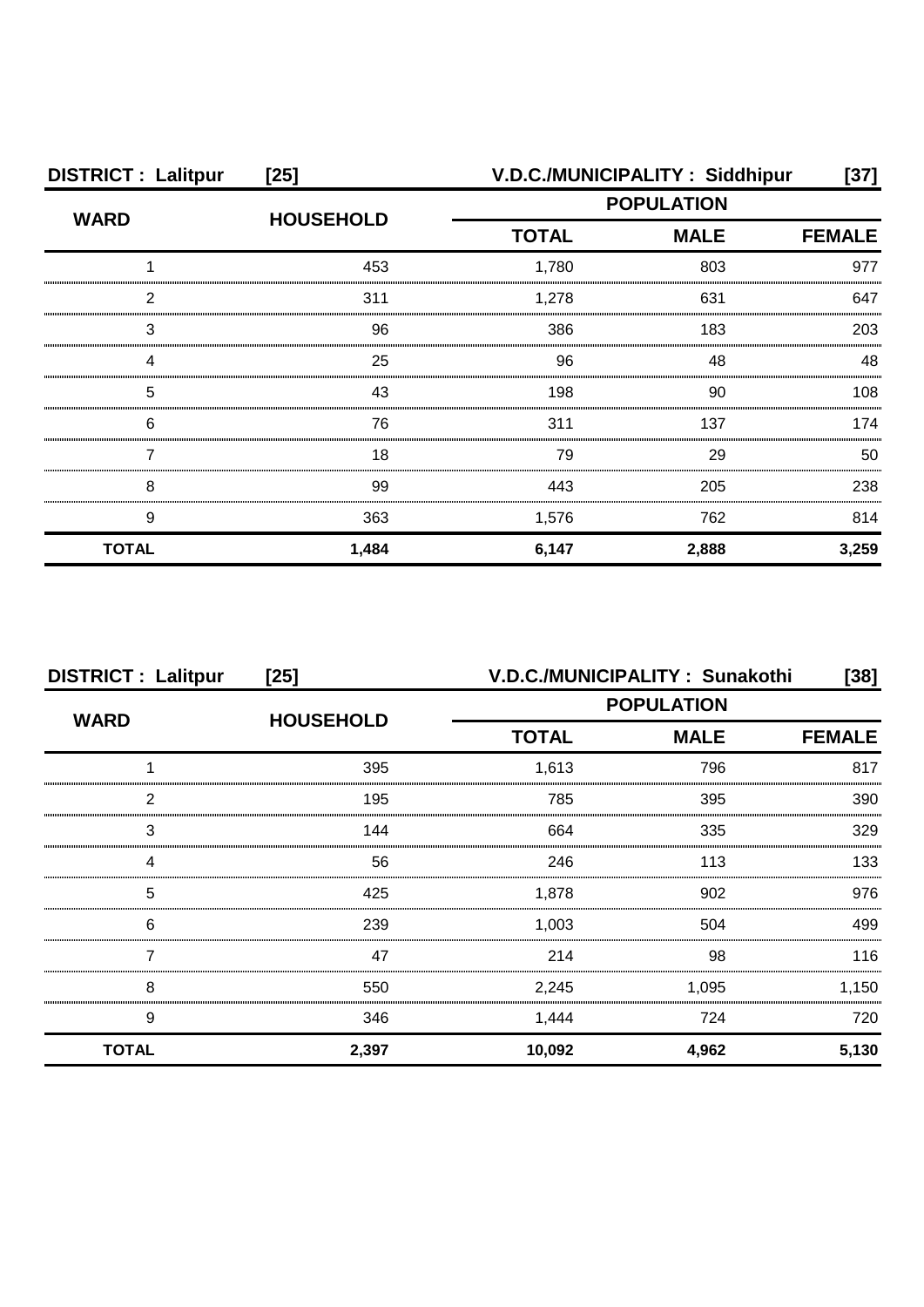| <b>DISTRICT: Lalitpur</b><br>$[25]$ |                  |                   | V.D.C./MUNICIPALITY: Thaiba | [39]          |
|-------------------------------------|------------------|-------------------|-----------------------------|---------------|
| <b>WARD</b>                         | <b>HOUSEHOLD</b> | <b>POPULATION</b> |                             |               |
|                                     |                  | <b>TOTAL</b>      | <b>MALE</b>                 | <b>FEMALE</b> |
|                                     | 296              | 1,277             | 656                         | 621           |
| ົ                                   | 107              | 499               | 243                         | 256           |
| 3                                   | 120              | 544               | 259                         | 285           |
|                                     | 47               | 208               | 94                          | 114           |
| 5                                   | 199              | 865               | 430                         | 435           |
| 6                                   | 101              | 522               | 268                         | 254           |
|                                     | 180              | 777               | 376                         | 401           |
| 8                                   | 733              | 2,826             | 1,468                       | 1,358         |
| 9                                   | 199              | 743               | 386                         | 357           |
| <b>TOTAL</b>                        | 1,982            | 8,261             | 4,180                       | 4,081         |

| <b>DISTRICT: Lalitpur</b><br>$[25]$ |                  | V.D.C./MUNICIPALITY: Thecho<br>[40] |             |               |
|-------------------------------------|------------------|-------------------------------------|-------------|---------------|
|                                     |                  | <b>POPULATION</b>                   |             |               |
| <b>WARD</b>                         | <b>HOUSEHOLD</b> | <b>TOTAL</b>                        | <b>MALE</b> | <b>FEMALE</b> |
|                                     | 398              | 1,771                               | 890         | 881           |
| 2                                   | 142              | 661                                 | 315         | 346           |
| 3                                   | 111              | 493                                 | 240         | 253           |
|                                     | 258              | 1,131                               | 551         | 580           |
| 5                                   | 133              | 605                                 | 279         | 326           |
| 6                                   | 232              | 973                                 | 461         | 512           |
|                                     | 78               | 328                                 | 157         | 171           |
| 8                                   | 189              | 804                                 | 411         | 393           |
| 9                                   | 811              | 3,320                               | 1,638       | 1,682         |
| <b>TOTAL</b>                        | 2,352            | 10,086                              | 4,942       | 5,144         |